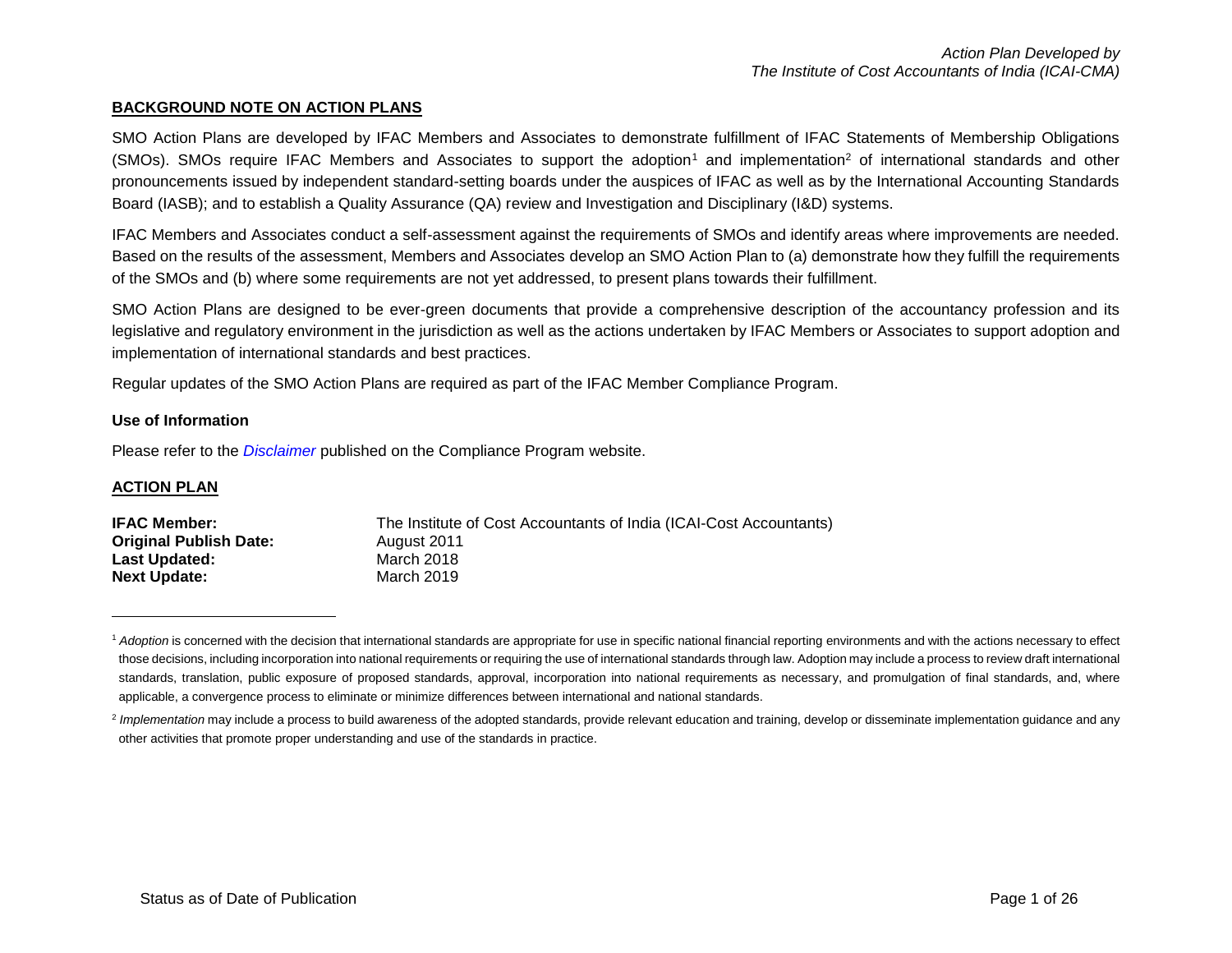# **GLOSSARY:**

| AAS             | Indian Auditing and Assurance standards                           |
|-----------------|-------------------------------------------------------------------|
| <b>AS</b>       | <b>Accounting Standards</b>                                       |
| <b>CASB</b>     | Cost Accounting Standards Board of ICAI-CMA                       |
| <b>CAASB</b>    | Cost Audit and Assurance Standard Board of ICAI-CMA               |
| <b>CEP</b>      | <b>Continuing Education Program</b>                               |
| <b>CPD</b>      | <b>Continuing Professional Development</b>                        |
| <b>EPMAS</b>    | Enterprise Performance Management and Appraisal System Management |
| <b>GASAB</b>    | Government Accounting Standards Advisory Board                    |
| <b>GATS</b>     | General Agreement on Trade in Services                            |
| <b>I&amp;D</b>  | <b>Investigation and Discipline</b>                               |
| <b>IAASB</b>    | International Auditing and Assurance Standards Board              |
| <b>IAESB</b>    | International Accounting Education Standards Board                |
| <b>IASB</b>     | <b>International Accounting Standards Board</b>                   |
| <b>ICAIS</b>    | Institute of the Chartered Accountants of India                   |
| <b>ICAI-CMA</b> | Institute of Cost Accountants of India                            |
| <b>ICWAI</b>    | Institute of Cost Accountants of India                            |
| <b>IES</b>      | International Education Standards                                 |
| <b>IESBA</b>    | International Ethics Standards Board for Accountants              |
| <b>IFAC</b>     | <b>International Federation of Accountants</b>                    |
| <b>IFRIC</b>    | International Financial Reporting Interpretations Committee       |
| <b>IFRS</b>     | <b>International Financial Reporting Standards</b>                |
| <b>IGAS</b>     | <b>Indian Government Accounting Standards</b>                     |
| <b>IPSAS</b>    | <b>International Public Sector Accounting Standards</b>           |
| <b>IPSASB</b>   | International Public Sector Accounting Standards Board            |
| <b>ISA</b>      | International Standards on Auditing                               |
| <b>MRA</b>      | <b>Mutual Recognition Agreement</b>                               |
| <b>NACAS</b>    | National Advisory Council for Accounting Standards                |
| <b>PD</b>       | Professional Development Committee of ICAI                        |
| QA              | <b>Quality Assurance</b>                                          |
| <b>QRB</b>      | Quality Review Board of ICAI                                      |
| <b>SMO</b>      | Statement of Membership Obligation                                |
| <b>TEF</b>      | Training and Educational Facilities Committee of ICAI             |
| <b>WTO</b>      | <b>World Trade Organization</b>                                   |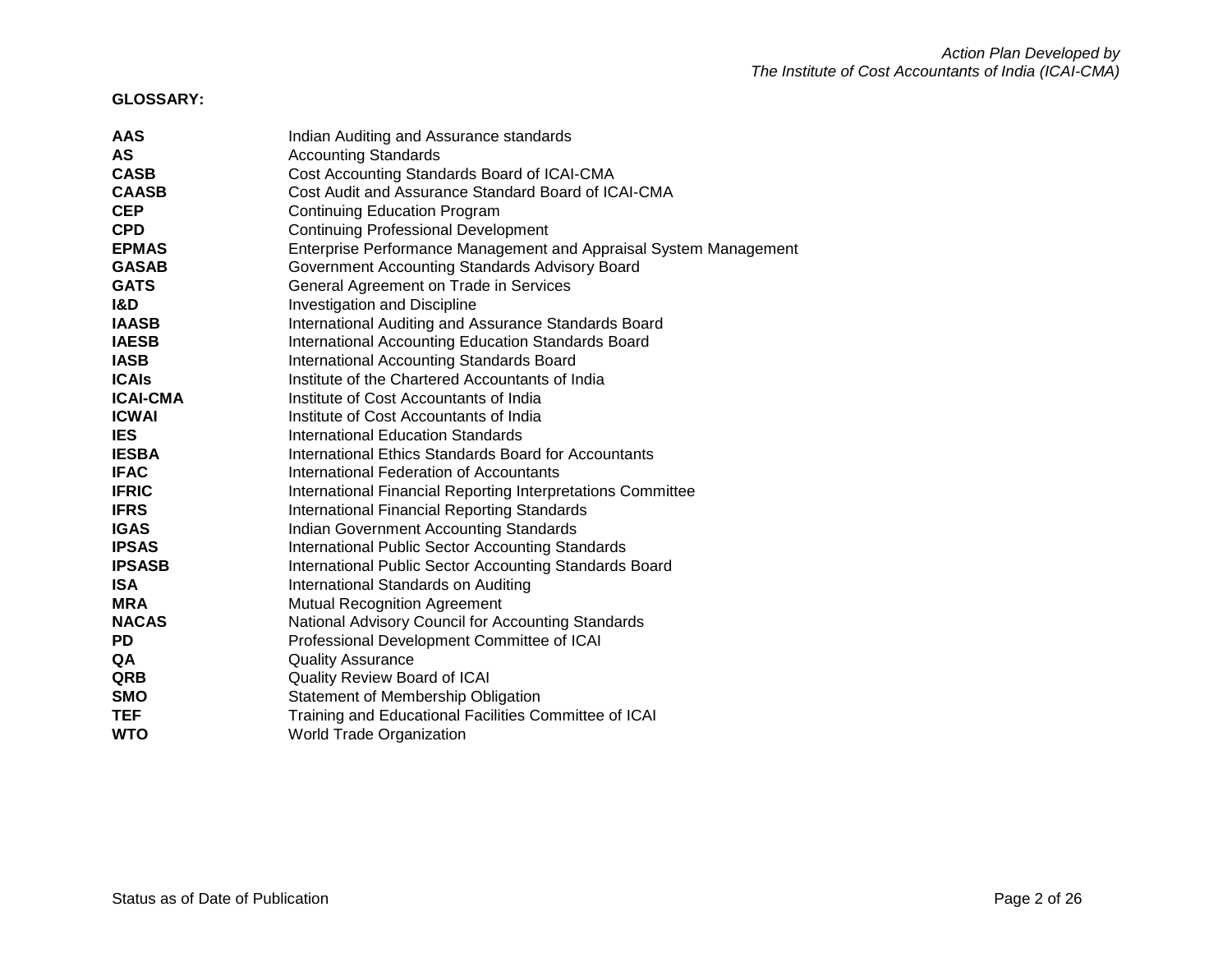**Action Plan Subject:** SMO 1–Quality Assurance **Action Plan Objective:** Support the Development of a System of Quality Assurance (QA) for Accountancy Professionals

#### **Background:**

Under Section 29 A of the Cost and Works Act, 1959 as amended from time to time, The Central Government shall constitute a Quality Review Board. Accordingly, a Quality Review Board (QRB) exists to monitor the quality of professional accounting services provided by ICAI-CMA members. The Government of India has set up this independent QRB as part of ICAI-CMA to evaluate various services being provided by the members of the Institute via Gazette Notification Number S.O. 1693 (E) dated 3rd October 2007. The term of members of the Board expired in October, 2011 and Government reconstituted the Board in February, 2012.

In the discharge of its functions, the QRB may:

(a) On its own or through any specialized arrangement set up under the Institute, evaluate and review the quality of work and services provided by the members of the Institute in such manner as it may decide; It is yet to conduct any review of work and services provided by ICAI-CMA members.

(b) Lay down the procedure or evaluation criteria to evaluate various services being provided by the members of the Institute and to select, in such manner and form as it may decide, the individuals and firms rendering such services for review;

(c) Call for information from the Institute, the Council or its Committees, members, clients of members or other persons or organizations in such form and manner as it may decide, and may also give a hearing to them;

(d) Invite experts to provide expert/technical advice or opinion or analysis or any matter or issue which the Board may feel relevant for the purpose of assessing the quality of work and services offered by the members of the Institute;

(e) Make recommendations to the Council to guide the members of the Institute to improve their professional competence and qualifications, quality of work and services offered and adherence to various statutory and other regulatory requirements and other matters related thereto.

An Audit Manual for Cost accountancy service providers has been issued by QRB of ICAI-CMA in September, 2011. The manual is available on the website of QRB of ICAI-CMA.

The Institute of Cost Accountants of India has constituted a Peer Review Board for review purpose since July 2016.

The Institute of Cost Accountants of India (ICAI-CMA), erstwhile known as ICWAI, has got its name changed in February, 2012. The members of the Institute are known as cost and management accountants and are not allowed to audit financial statements. Even if they are also members of the Institute of the Chartered Accountants of India (ICAI) they cannot attest the financial statements unless they hold the certificate of practice issued by ICAI.

Although members of ICAI-CMA do not audit financial statements, its members are authorized for Maintenance of Companies Cost Accounts and Companies Cost Audit. This responsibility is permissible only to members of ICAI-CMA, not for members of ICAI. For issuance of Compliance Certificate in regard to maintenance of Cost Accounts and Cost Audit, the application of Cost Accounting Standards and Generally Accepted Cost Accounting Principles issued by ICAI-CMA are mandatory.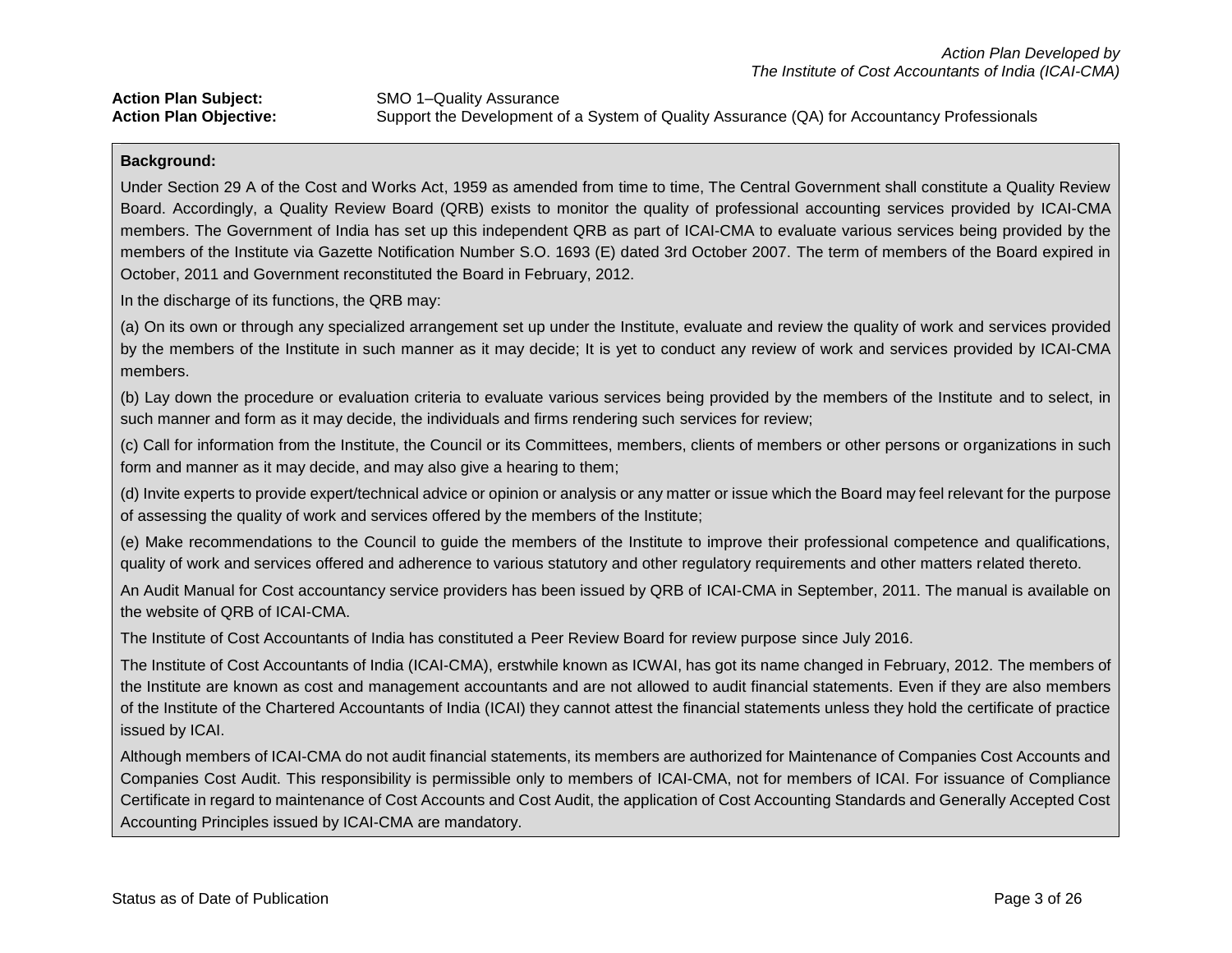*Action Plan Developed by The Institute of Cost Accountants of India (ICAI-CMA)*

| #  | <b>Start Date</b>                         | <b>Actions</b>                                                                                                                                                                                                           | <b>Completion</b><br>Date       | <b>Responsibility</b>             | <b>Resource</b>               |  |  |
|----|-------------------------------------------|--------------------------------------------------------------------------------------------------------------------------------------------------------------------------------------------------------------------------|---------------------------------|-----------------------------------|-------------------------------|--|--|
|    | <b>ICAI-CMA Quality Review Board</b>      |                                                                                                                                                                                                                          |                                 |                                   |                               |  |  |
| 1. | August 2011                               | QRB Manual has been finalised and published.                                                                                                                                                                             | Completed<br>September 2011     | QRB of ICAI-<br><b>CMA</b>        | Secretary,<br>QRB             |  |  |
| 2. | August 2011                               | Review IFAC SMO 1 and reflect on whether any principles or<br>aspects of SMO 1 may be relevant for strengthening ICAI CMA<br>system of Investigation and Discipline (I&D).                                               | Completed<br>September 2011     | <b>QRB of ICAI-</b><br><b>CMA</b> | Secretary,<br>QRB             |  |  |
| 3. | October<br>2011                           | Raise awareness among its membership regarding the role of the<br>QRB and the process of quality reviews.                                                                                                                | Ongoing                         | QRB of ICAI-<br><b>CMA</b>        | Secretary,<br>QRB             |  |  |
| 4. | August 2008                               | Develop channels of communication between the QRB and ICAI-<br>CMA.                                                                                                                                                      | Completed<br>(July 2009)        | QRB of ICAI-<br><b>CMA</b>        | Secretary,<br>QRB             |  |  |
| 5. | To be<br>decided by<br>Government         | Develop channels of communication between QRB of the ICAI-<br>CMA and ICharteredAI.                                                                                                                                      | Board has been<br>reconstituted | QRB of ICAI-<br><b>CMA</b>        | Secretary,<br>QRB             |  |  |
| 6. | Ongoing                                   | Identify how the QRB and the outcomes of its reviews may link to<br>the Investigation and Discipline (I&D) system of ICAI-CMA.                                                                                           | Ongoing                         | QRB of ICAI-<br><b>CMA</b>        | Secretary,<br>QRB             |  |  |
|    |                                           | Supporting Implementation Activities of Quality Control Standards                                                                                                                                                        |                                 |                                   |                               |  |  |
| 7. |                                           |                                                                                                                                                                                                                          |                                 |                                   |                               |  |  |
|    | Review of ICAI-CMA Compliance Information |                                                                                                                                                                                                                          |                                 |                                   |                               |  |  |
| 8. | Ongoing                                   | Perform periodic review of ICAI-CMA's SMO Action Plan and<br>update as necessary. Once updated, inform IFAC Compliance<br>staff about the updates in order for the Compliance staff to<br>republish updated information. | Ongoing                         | Secretary, ICAI-<br><b>CMA</b>    | Secretary,<br><b>ICAI-CMA</b> |  |  |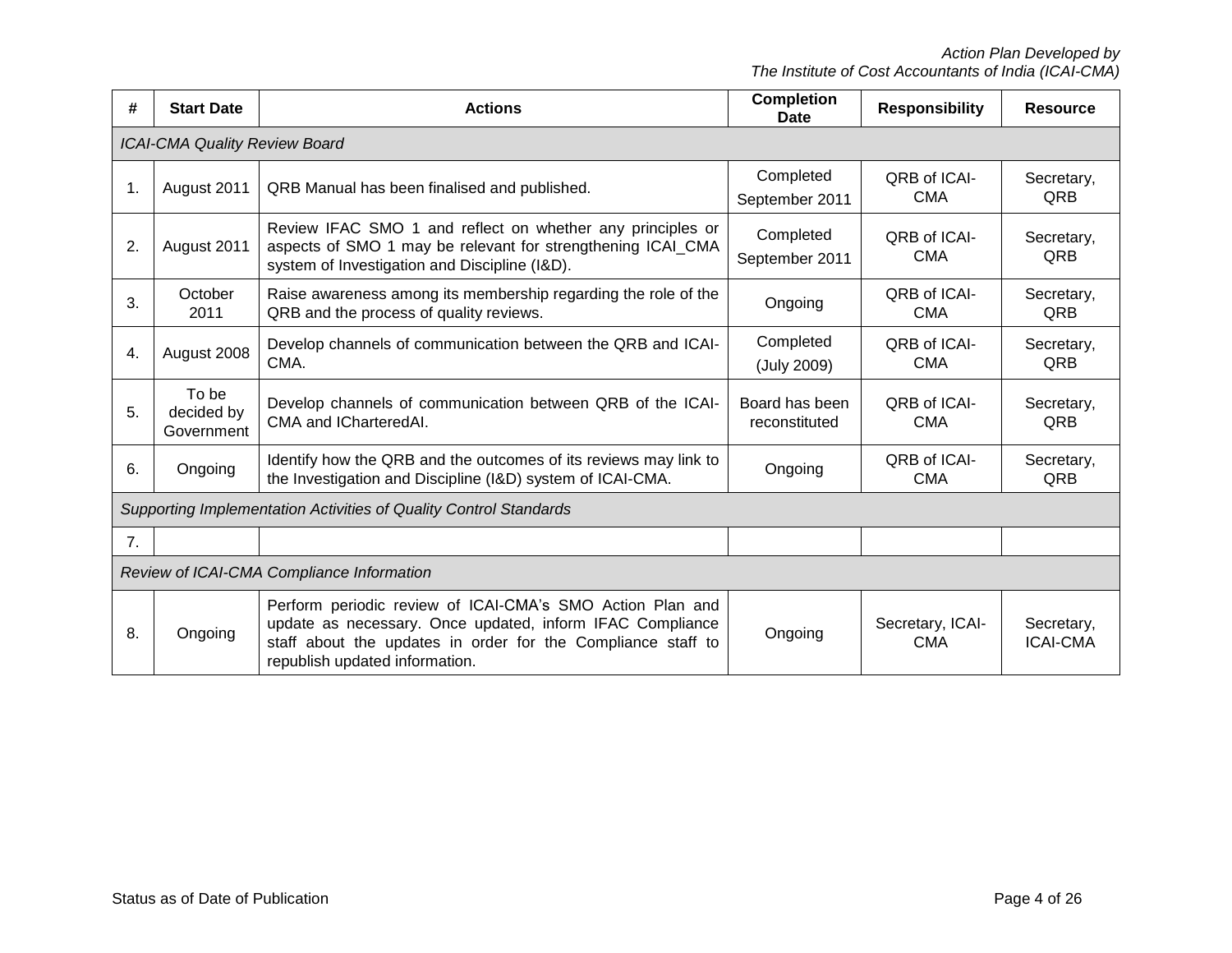#### **Self-Assessment Tool for SMO 1**

|                       | <b>Requirements</b>                                                                                                                                                            | Y | N | <b>Partially</b> | <b>Comments</b> |
|-----------------------|--------------------------------------------------------------------------------------------------------------------------------------------------------------------------------|---|---|------------------|-----------------|
|                       | <b>Scope of the System</b>                                                                                                                                                     |   |   |                  |                 |
| 1.                    | At a minimum, mandatory QA reviews are required<br>for all audits of financial statements.                                                                                     |   |   |                  |                 |
|                       | Quality Control Standards and Other Quality Control<br>Guidance                                                                                                                |   |   |                  |                 |
| 2.                    | Firms are required to implement a system of quality<br>control in accordance with the quality control<br>standards.                                                            |   |   |                  |                 |
| 3.                    | Most up to date versions of ISQC 1 and other<br>relevant ISAs are adopted as the quality control<br>standards.                                                                 |   |   |                  |                 |
| 4.                    | Member Body assists firms in understanding the<br>objectives of quality control and in implementing<br>and maintaining appropriate systems of quality<br>control.              |   |   |                  |                 |
|                       | <b>Review Cycle</b>                                                                                                                                                            |   |   |                  |                 |
| 5.                    | A cycle-based, risk-based, or a mixed approach for<br>selecting firms for QA review is used.                                                                                   |   |   |                  |                 |
| 6.                    | For cycle-based approach, quality control reviews<br>are required to take place at least every six years<br>(and every three years for audits of public interest<br>entities). |   |   |                  |                 |
| <b>QA Review Team</b> |                                                                                                                                                                                |   |   |                  |                 |
| 7.                    | Independence of the QA Team is assessed and<br>documented.                                                                                                                     |   |   |                  |                 |
| 8.                    | QA Team possesses appropriate<br>levels of<br>expertise.                                                                                                                       |   |   |                  |                 |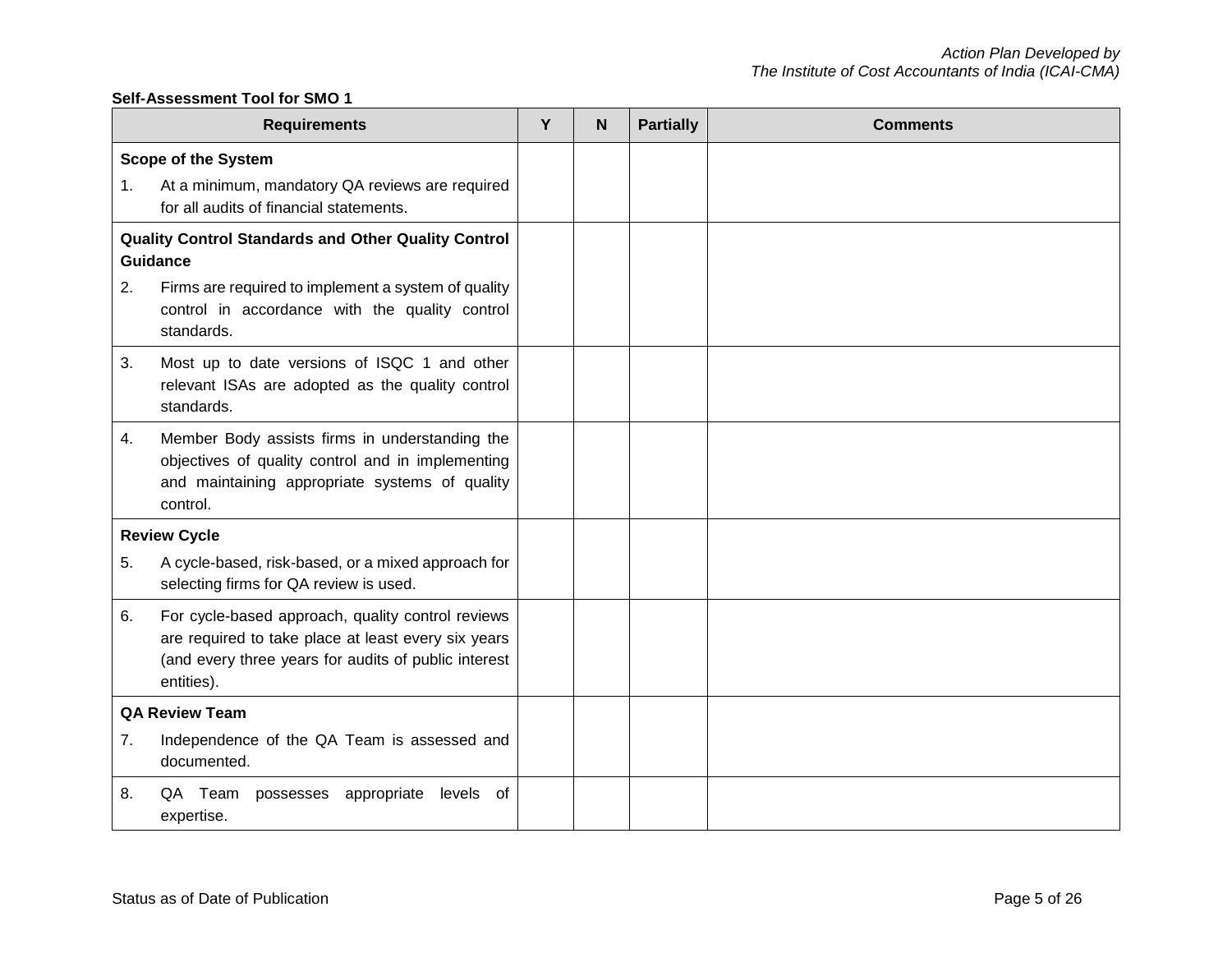|                                                                                                                                                                             | <b>Requirements</b>                                                                                                                                                                                       | Υ | N. | <b>Partially</b> | <b>Comments</b> |
|-----------------------------------------------------------------------------------------------------------------------------------------------------------------------------|-----------------------------------------------------------------------------------------------------------------------------------------------------------------------------------------------------------|---|----|------------------|-----------------|
| 9.                                                                                                                                                                          | <b>Reporting</b><br>Documentation of evidence supporting the quality<br>control review report is required.                                                                                                |   |    |                  |                 |
| 10.                                                                                                                                                                         | A written report is issued upon conclusion of the QA<br>review and provided to the firm/partner reviewed.                                                                                                 |   |    |                  |                 |
| 11.                                                                                                                                                                         | <b>Corrective and Disciplinary Actions</b><br>Reviewed firms/partners are required to make<br>timely adjustments to meet recommendations from<br>the review report.                                       |   |    |                  |                 |
| 12.                                                                                                                                                                         | QA review system is linked to the Investigation and<br>Discipline system.                                                                                                                                 |   |    |                  |                 |
| 13.                                                                                                                                                                         | <b>Consideration of Public Oversight</b><br>The body responsible for QA reviews cooperates<br>with its oversight body and shares information on<br>the functioning of the QA review system, as<br>needed. |   |    |                  |                 |
| <b>Regular Review of Implementation and Effectiveness</b><br>Regular<br>reviews<br>implementation<br>$\circ$ of<br>14.<br>and<br>effectiveness of the system are performed. |                                                                                                                                                                                                           |   |    |                  |                 |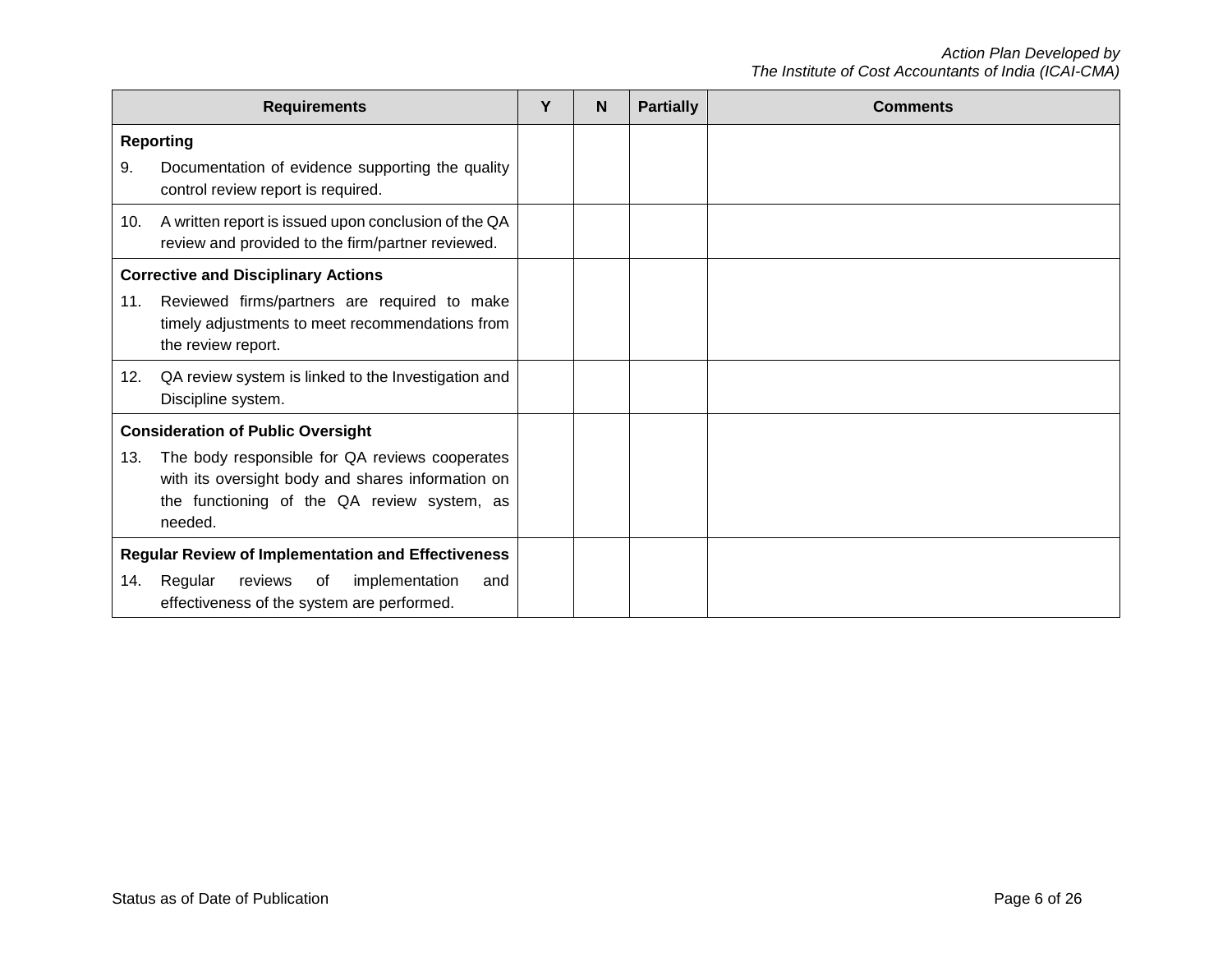| <b>Action Plan Subject:</b>   | SMO 2-International Education Standards for Professional Accountants and Other Pronouncements issued by<br>the IAESB    |
|-------------------------------|-------------------------------------------------------------------------------------------------------------------------|
| <b>Action Plan Objective:</b> | Promote and Undertake Activities to Enhance Alignment of Programs of Education, Certification and Training with<br>IESs |

### **Background:**

ICAI-CMA revises its course curriculum every four years to align it with International Educational Standards (IESs). The last revision was done in 2016. Due to recent legal changes, like implementation of GST, ICAI-CMA anticipates revisions of the curriculum on a more frequent basis in the future.

#### *Professional Education*

There are no barriers (minimum requirements) for entities to provide general accountancy education in India. Traditionally, accountancy education is conducted by both universities and Institutes. However, Regulated Professional Accountancy Education (leading to certification and attainment of rights and responsibilities) in India is provided by two Institutes namely ICAI-CMA and Institute of Chartered Accountants of India. The education provided by these two Institutes is in line with IES. The new syllabus of flagship course of ICAI-CMA has been framed following the IESs of the International Accounting Education Standards Board (IAESB). It is envisioned that the design of this system will engender advantages in the process of Mutual Recognition Agreement (MRA) among /different member countries of the world under General Agreement on Trade in Services (GATS) under the World Trade Organization (WTO).

Syllabus 2016 is designed to nurture young business leaders of tomorrow who can convert the dream of 'MAKE IN INDIA' into reality by taking strategic management decisions effectively in both the National and International arena. The syllabus 2016 is based on International standards set by IFAC and IAESB (international Accounting Education Standards Board) and Initial Professional Development-Professional Skills (Revised) through IEG (International Education Guidelines).

#### *Professional Examination*

ICAI-CMA evaluates its students through a rigorous process of Postal/Oral Coaching, Seminars on Group Discussion/ Business Communication, Computer Training, Modular Training, Practical Experience, Case Studies, Project Report and Written Examination. Examination is conducted through 20 courses as follows:

FOUNDATION: Eligibility for admission to the Foundational Level of examination is after passing of school and examinations after 12 years of study.

Paper 1: Fundamentals of Economics and Management

Paper 2: Fundamentals of Accounting

Paper 3: Fundamentals of Laws and Ethics

Paper 4: Fundamentals of Business Mathematics and Statistics

INTERMEDIATE: To be eligible for admission to Intermediate Level a candidate must have graduated from a recognized University/Institute or have passed the Foundation Level examinations of ICAI-CMA.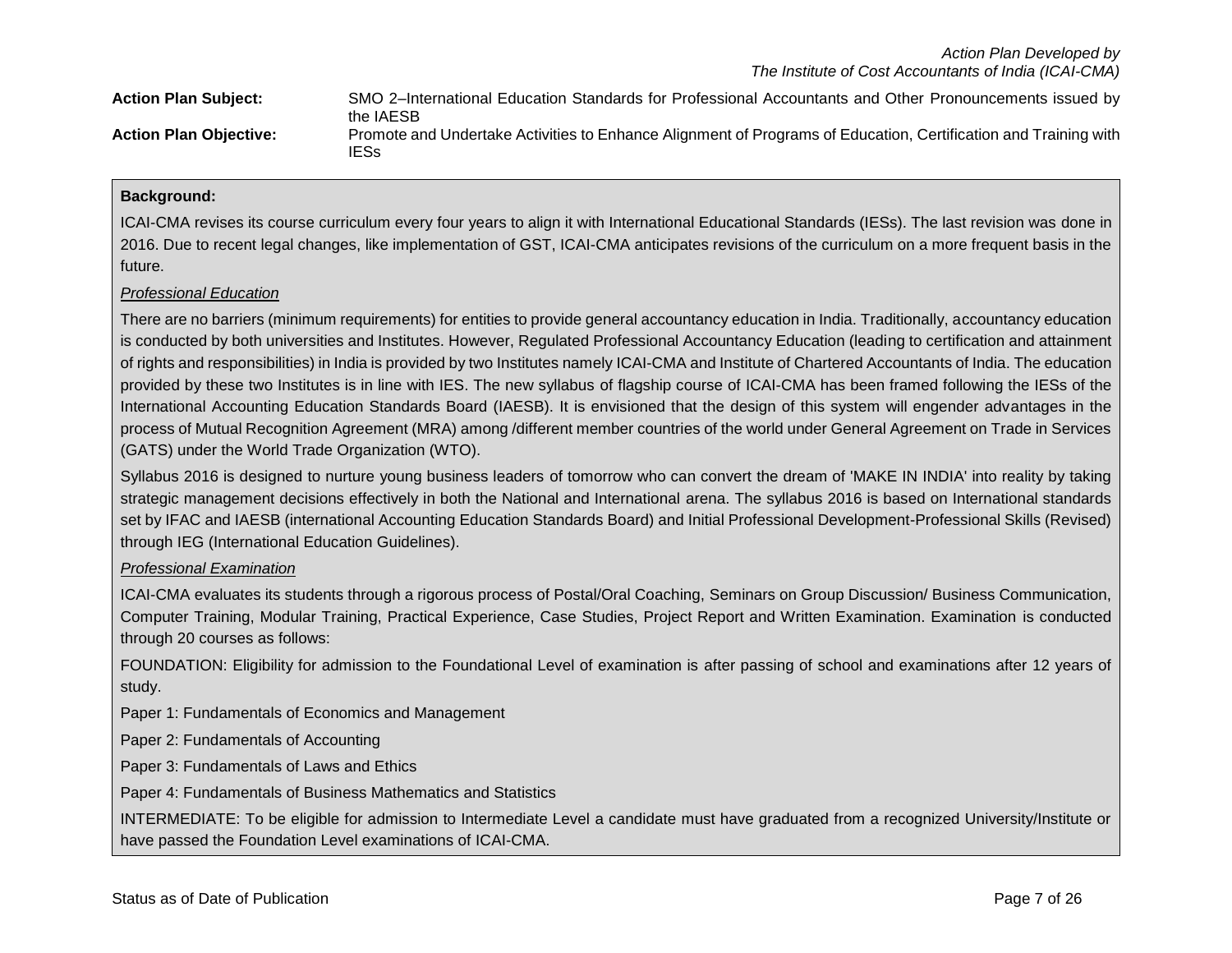| Group I                       | Group II                                                         |
|-------------------------------|------------------------------------------------------------------|
| Paper 5: Financial Accounting | Paper 9: Operation Management & Strategic Management             |
| Paper 6: Laws& Ethics         | Paper 10: Cost Management Accounting and Financial<br>Management |
| Paper 7: Direct Taxation      | Paper 11: Indirect Taxation                                      |
| Paper 8: Cost Accounting      | Paper 12: Company Accounts & Audit                               |

FINAL: Eligibility for admission to the Final Level is attained after passing the Intermediate Level Examinations of ICAI-CMA.

| Group III                                           | Group IV                                                |
|-----------------------------------------------------|---------------------------------------------------------|
| Paper 13: Corporate Laws & Compliance               | Paper 17: Corporate Financial Reporting                 |
| Paper 14: Strategic Financial Management            | Paper 18: Indirect Tax laws & Practice                  |
| Paper 15: Strategic Cost Management-Decision making | Paper 19: Cost & Management Audit                       |
| Paper 16: Direct Tax Laws & International Taxation  | Paper 20: Strategic Performance management and Business |
|                                                     | Valuation                                               |

\*\*\*There is no fixed time period within which a student must complete the process of passing all courses in the examination scheme.

#### *Practical Experience*

ICAI-CMA students are required to complete 3 years of practical experience out of which at least six months to be completed before appearing the Final Examinations – ICAI-CMA has developed this requirement to align with *IES 5: Practical Experience Requirements.* The practical experience is monitored by a formal process. Students are expected to complete their practical training under a Senior Practicing Member of the Institute or acquire actual working experience in an organization approved by ICAI-CMA to become a member.

## *Continuing Professional Development*

The objective of Continuing Professional Development is to assist the members in widening their knowledge base and in improving their skills to be at the cutting edge of technology by providing training and expertise in critical areas. Continuing Professional Development Programmes of the Institute specifically designed to cater to specific learning activity imposing continuing education requirements on members intended to expand their knowledge base and stay up-to-date on new developments. The objective of the CPD is to update the knowledge and skills of Professionals in the public and private sector organizations, government departments, multinationals, financial institutions, banks and insurance companies.

CEP Credit Hours requirements for the block of three (3) years starting effective April 1, 2015 to March 31, 2018, to be complied with by different categories of members are as under:

Members holding Certificate of Practice

Below the age of 65 years: The member should undergo minimum mandatory training of 15 hours per year and 50 hours in a block of 3 years. Above the age of 65 year: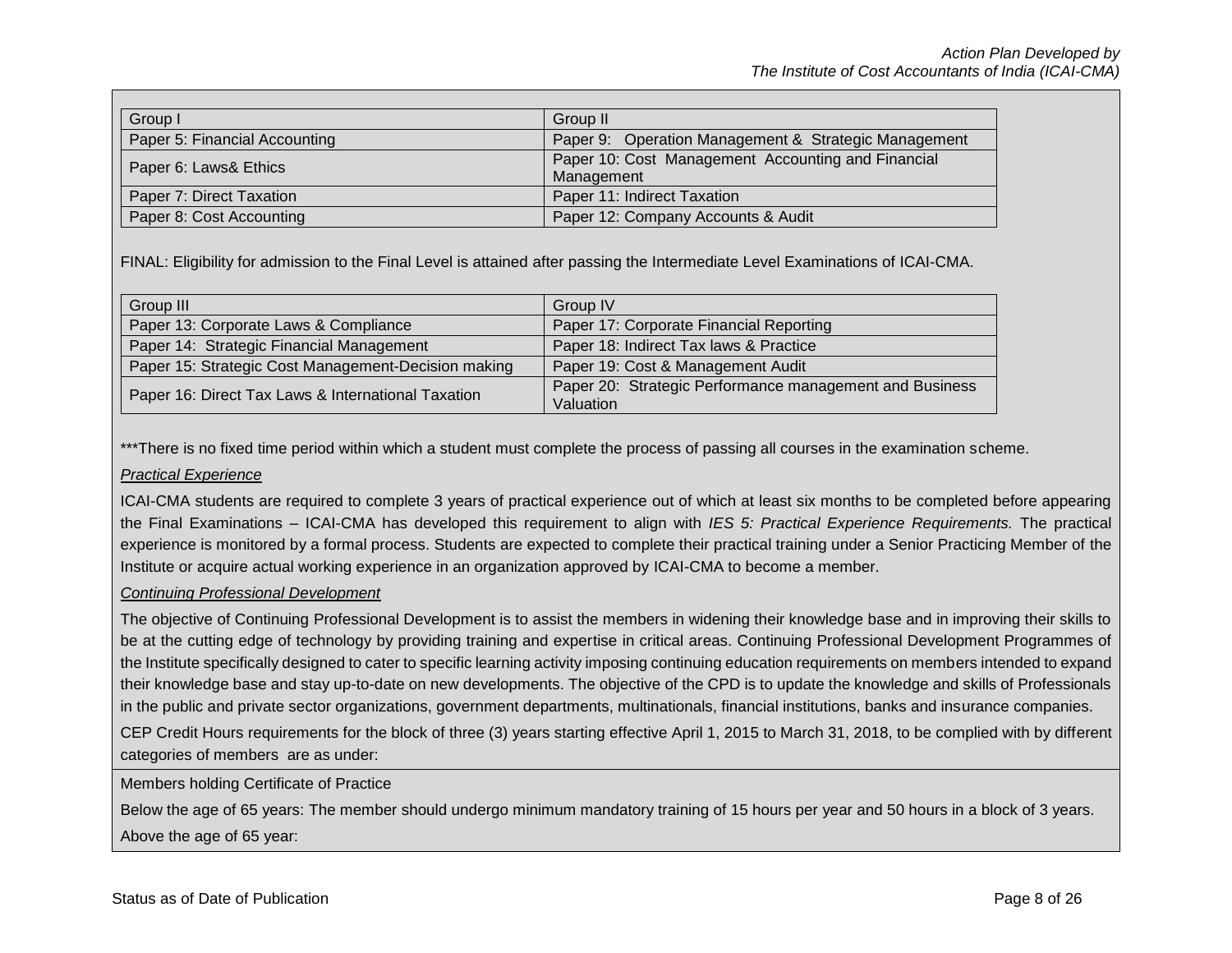|     | The member should undergo minimum mandatory training of 50% of the minimum CEP hours per year and block of 3 years as per the category                                             |                                                                                                                                                                                                                                                     |                                                                                  |                                                                               |                                                           |  |
|-----|------------------------------------------------------------------------------------------------------------------------------------------------------------------------------------|-----------------------------------------------------------------------------------------------------------------------------------------------------------------------------------------------------------------------------------------------------|----------------------------------------------------------------------------------|-------------------------------------------------------------------------------|-----------------------------------------------------------|--|
|     | of the members holding Certificate of Practice below the age of 65 years, i.e. 7 hours per year and 25 hours in a block of 3 years.<br>Members not holding Certificate of Practice |                                                                                                                                                                                                                                                     |                                                                                  |                                                                               |                                                           |  |
|     |                                                                                                                                                                                    | It is recommended that a member should undergo minimum training of 7 hours per Year and 25 hours in a block of 3 years.                                                                                                                             |                                                                                  |                                                                               |                                                           |  |
|     |                                                                                                                                                                                    | This requirement falls short of the minimum CPD requirement as set out in IES 7.                                                                                                                                                                    |                                                                                  |                                                                               |                                                           |  |
| #   | <b>Start Date</b>                                                                                                                                                                  | <b>Actions</b>                                                                                                                                                                                                                                      | <b>Completion</b><br>Date                                                        | <b>Responsibility</b>                                                         | <b>Resource</b>                                           |  |
|     |                                                                                                                                                                                    | Review Professional Education Program for Alignment with IES                                                                                                                                                                                        |                                                                                  |                                                                               |                                                           |  |
| 9.  | Ongoing                                                                                                                                                                            | Set up a High Level Committee of experts from Academia,<br>Professionals, Regulators, Council of the Institute and others<br>for the purpose of reviewing the course curriculum of ICAI-CMA<br>examinations for compliance and alignment with IESs. | On the<br>recommendation<br>of Committee<br>syllabus revised<br>in the year 2016 | <b>Board of Studies</b><br>Committee of ICAI-<br><b>CMA</b>                   | Senior Director<br>(Studies)                              |  |
| 10. | June 17                                                                                                                                                                            | Conduct a review of the course curriculum of ICAI-CMA<br>examinations for compliance and alignment with IESs.                                                                                                                                       | Ongoing                                                                          | Training &<br><b>Education Facilities</b><br>Committee of ICAI-<br><b>CMA</b> | Senior Director<br>, (Studies)                            |  |
|     |                                                                                                                                                                                    | Identify Gaps and Suggest Recommendations for Enhancing Alignment of Professional Education Program with IESs                                                                                                                                       |                                                                                  |                                                                               |                                                           |  |
| 11. | September<br>2011                                                                                                                                                                  | Draft a document which identifies current compliance gaps with<br>IESs and provides recommendations for updating course<br>curriculum to eliminate gaps.                                                                                            | Completed                                                                        | <b>Board of Studies</b><br>Committee of ICAI-<br><b>CMA</b>                   | Joint Director,<br>Head<br>Academics and<br>In-charge DOS |  |
| 12. | November<br>2012                                                                                                                                                                   | Submission of Draft Document to Council for approval after<br>incorporating the latest requirements.                                                                                                                                                | Completed                                                                        | Council of the ICAI-<br><b>CMA</b>                                            | Secretary,<br><b>ICAI-CMA</b>                             |  |
| 13. | December<br>2012                                                                                                                                                                   | Recommendation to the Council for approval of the issuance of<br>Draft.                                                                                                                                                                             | Completed                                                                        | Council of the ICAI-<br>CMA, Central<br>Government                            | Secretary,<br><b>ICAI-CMA</b>                             |  |
| 14. | March 2013                                                                                                                                                                         | Exposure of Draft Document to members including General<br><b>Public for Comments.</b>                                                                                                                                                              | Completed                                                                        | Council of the ICAI-<br>CMA, General<br>Public                                | Secretary,<br><b>ICAI-CMA</b>                             |  |
| 15. | May 2013                                                                                                                                                                           | Consideration, evaluation, incorporation of comments and<br>Finalization of Document by the High Level Committee.                                                                                                                                   | Completed                                                                        | Council of the ICAI-<br>CMA, High Level<br>Committee                          | Secretary,<br><b>ICAI-CMA</b>                             |  |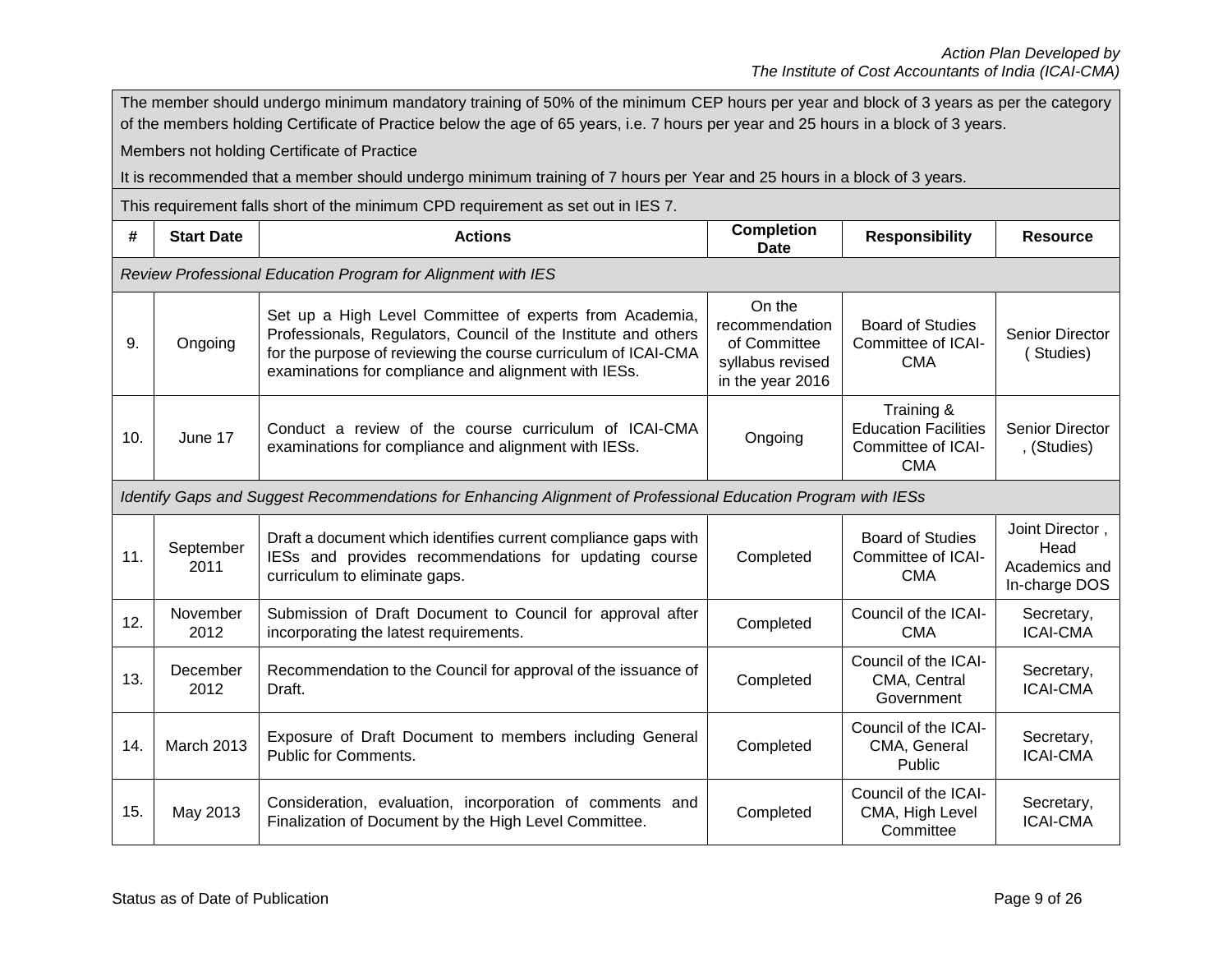*Action Plan Developed by The Institute of Cost Accountants of India (ICAI-CMA)*

| #   | <b>Start Date</b>                                                   | <b>Actions</b>                                                                                                                                                                                                                                                                                                     | <b>Completion</b><br><b>Date</b> | <b>Responsibility</b>                                                       | <b>Resource</b>               |  |  |
|-----|---------------------------------------------------------------------|--------------------------------------------------------------------------------------------------------------------------------------------------------------------------------------------------------------------------------------------------------------------------------------------------------------------|----------------------------------|-----------------------------------------------------------------------------|-------------------------------|--|--|
|     | Incorporate Recommendations into Modified/Updated Course Curriculum |                                                                                                                                                                                                                                                                                                                    |                                  |                                                                             |                               |  |  |
| 16. | <b>June 2013</b>                                                    | Modification<br>Course<br>Curriculum<br>according<br>οf<br>to<br>recommendations provided through Finalized Document.                                                                                                                                                                                              | Completed                        | Council of the ICAI-<br>CMA, High Level<br>Committee                        | Secretary,<br><b>ICAI-CMA</b> |  |  |
| 17. | <b>July 2013</b>                                                    | Approval of modified/updated Course Curriculum by Central<br>Council.                                                                                                                                                                                                                                              | Completed                        | Council of the ICAI-<br><b>CMA</b>                                          | <b>TEF</b><br>Committee       |  |  |
| 18. | Ongoing                                                             | Ensure on an Ongoing basis that new International Auditing and<br>Assurance Standards Board (IAASB) (audit standards) and<br>International Ethics Standards Board for Accountants (IESBA)<br>(ethics) pronouncements are incorporated into education<br>programs and training programs on a timely basis.          | Ongoing                          | Central Council of<br><b>ICAI-CMA</b>                                       | <b>TEF</b><br>Committee       |  |  |
|     |                                                                     | Development of a Universal Mandatory Continuing Education Program in-line with IESs                                                                                                                                                                                                                                |                                  |                                                                             |                               |  |  |
| 19. | April 2011                                                          | Drafting and development of universal mandatory Continuing<br>Education Program (CEP) requirement which is in-line with<br><b>IAESBIESS.</b><br>Centralisation of CEP programmes - monitoring the<br>programmes conducted by the Institute and by Regional<br>Councils and Chapters across country.                | Ongoing                          | Continuing<br>Professional<br>Development<br>(CPD) Committee<br>of ICAI-CMA | Director (CPD)                |  |  |
| 20. | September<br>2011<br>April 2012                                     | Finalization of universal mandatory Continuing Education<br>Program (CEP) requirement.<br>Online mechanism for granting CEP Credit Hours to the<br>members of the Institute.                                                                                                                                       | Ongoing                          | CPD Committee of<br><b>ICAI-CMA</b>                                         | Director (CPD)                |  |  |
| 21. | November<br>2011<br>1st April<br>2013                               | Publication of universal mandatory Continuing Education<br>Program (CEP) requirement.<br>Revised CEP Guidelines for mandatory training for all members<br>of Institute with effective from 1 April 2013.                                                                                                           | Ongoing                          | CEP Committee of<br><b>ICAI-CMA</b>                                         | Director (CPD)                |  |  |
| 22. | November<br>2011<br>September<br>2013                               | Creation of a process to review and ensure achievement of<br>universal mandatory Continuing Education Program (CEP)<br>requirement.<br>Conduct Webinars which can be viewed by members at large<br>The Institute is having knowledge portal wherein a member can<br>view the presentation made during a programme. | Ongoing                          | <b>CEP Committee of</b><br><b>ICAI-CMA</b>                                  | Director (CPD)                |  |  |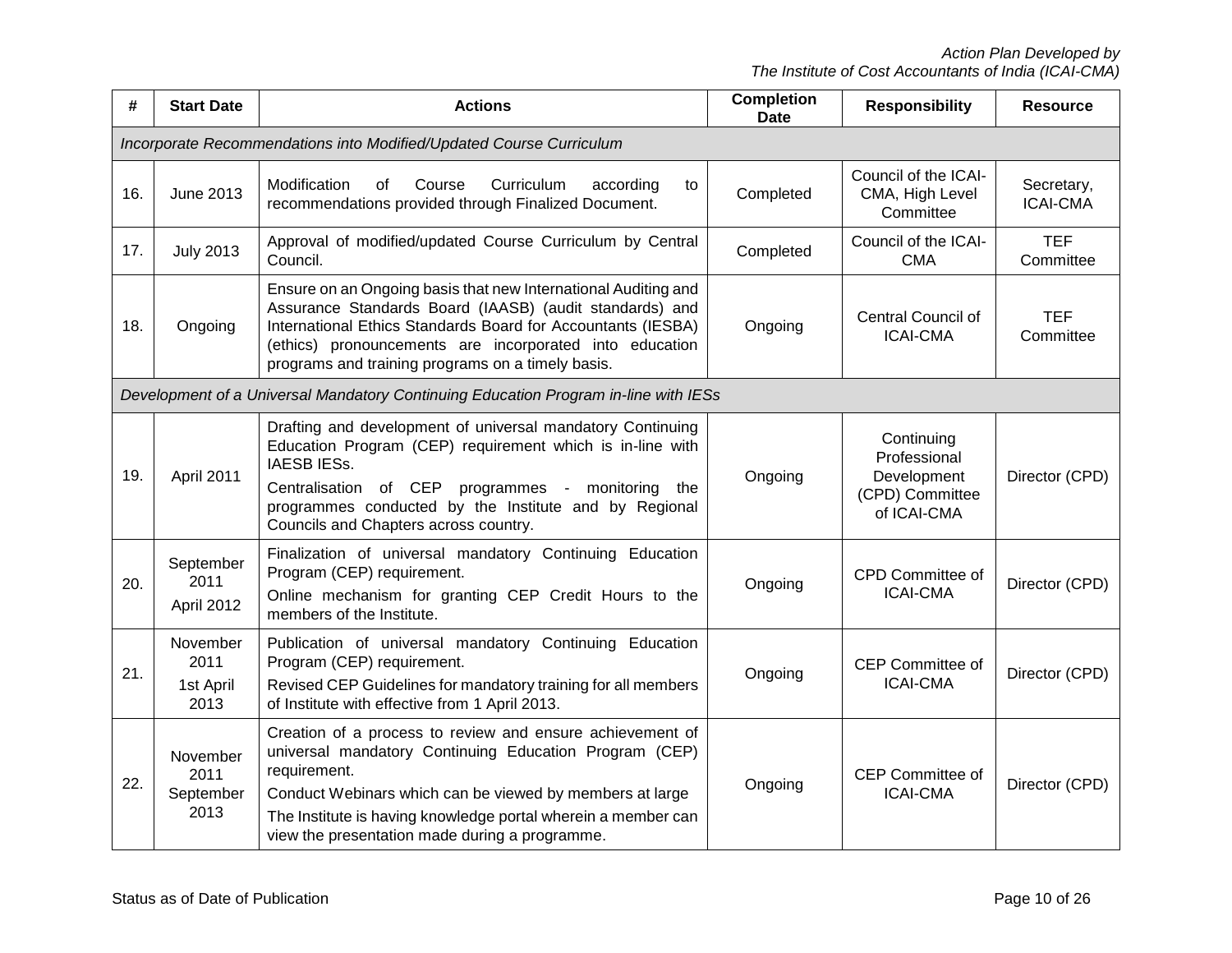| #   | <b>Start Date</b>                           | <b>Actions</b>                                                                                                                                                                                                                                                                                                                    | <b>Completion</b><br>Date | <b>Responsibility</b>               | <b>Resource</b>               |  |
|-----|---------------------------------------------|-----------------------------------------------------------------------------------------------------------------------------------------------------------------------------------------------------------------------------------------------------------------------------------------------------------------------------------|---------------------------|-------------------------------------|-------------------------------|--|
| 23. | Ongoing                                     | Ensure on an ongoing basis that new IAASB, International<br>Accounting Standards Board (IASB), International Public<br>Sector Accounting Standards Board (IPSASB) and IESBA<br>pronouncements are incorporated into education programs and<br>training programs on a timely basis.                                                | Ongoing                   | Central Council of<br>the ICAI-CMA  | Secretary,<br><b>ICAI-CMA</b> |  |
|     | <b>Maintaining Ongoing Processes</b>        |                                                                                                                                                                                                                                                                                                                                   |                           |                                     |                               |  |
| 24. | Ongoing                                     | Continue to implement to the fullest extent possible the<br>requirements of SMOs by ICAI-CMA, and to use best<br>endeavours to promote national recognition. In addition,<br>continue to support implementation of the international<br>education requirements with regards to ICAI-CMA's pre-<br>qualification and CPD programs. | Ongoing                   | CPD Committee of<br><b>ICAI-CMA</b> | Joint Secretary               |  |
| 25. | Ongoing                                     | Monitoring of standard-setting activities of the International<br>Accounting Education Standards Board and updating the<br>Action Plan for further activities where necessary.                                                                                                                                                    | Ongoing                   | Council of ICAI-<br><b>CMA</b>      | Secretary,<br><b>ICAI-CMA</b> |  |
|     | Review of ICAI-CMA's Compliance Information |                                                                                                                                                                                                                                                                                                                                   |                           |                                     |                               |  |
| 26. | Ongoing                                     | Perform periodic review of ICAI-CMA SMO Action Plan and<br>update as necessary. Once updated inform IFAC Compliance<br>staff about the updates in order for the Compliance staff to<br>republish updated information.                                                                                                             | Ongoing                   | Council of ICAI-<br><b>CMA</b>      | President,<br><b>ICAI-CMA</b> |  |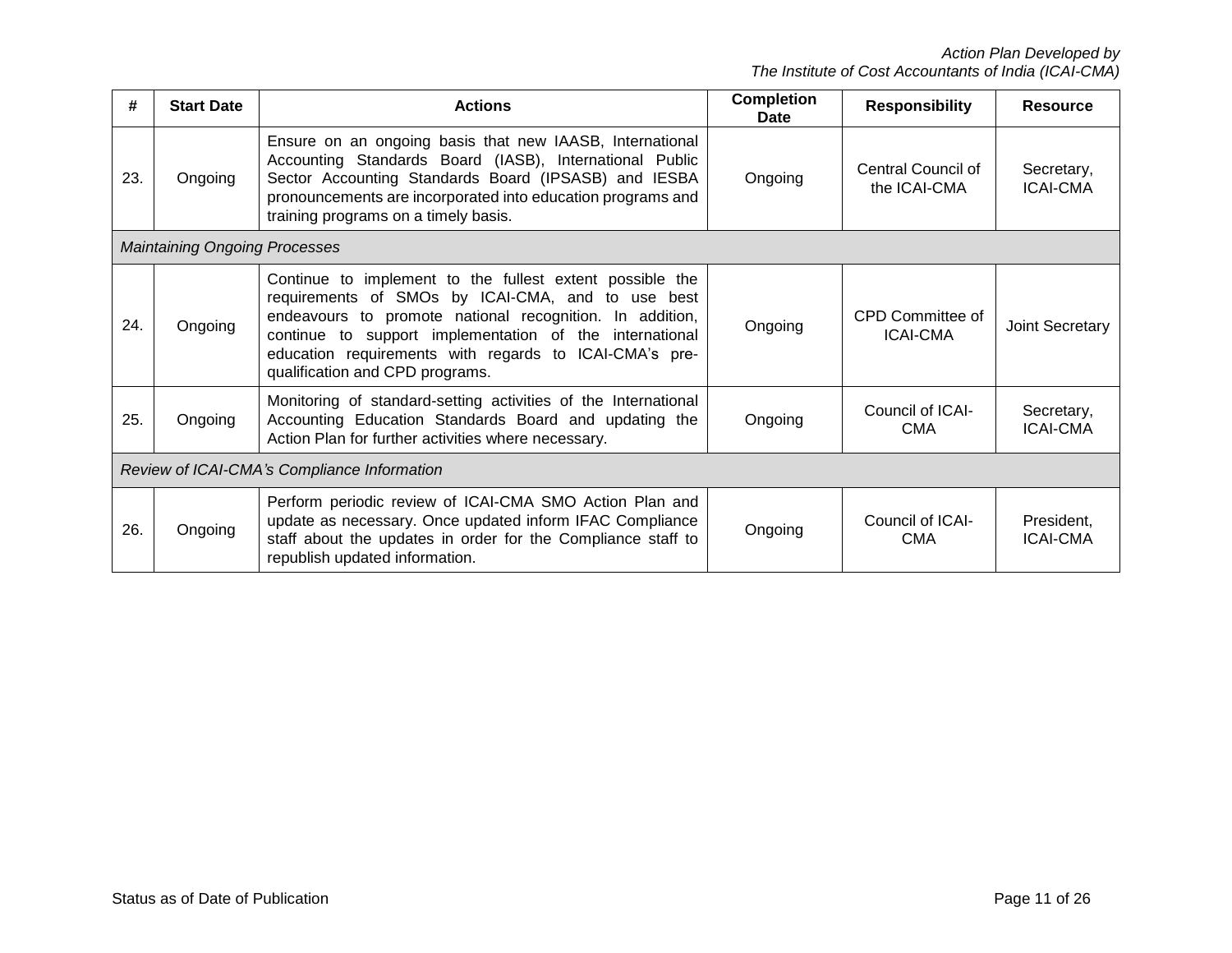**Action Plan Subject:** SMO 3–International Standards and other Pronouncements Issued by the IAASB

**Action Plan Objective:** Support the Adoption and Implementation of IAASB Standards, Guidance and other Pronouncements in India

#### **Background:**

ICAI-CMA develops Cost Auditing Standards/ Standards on Cost Auditing through Cost Auditing and Assurance Standards Board (CAASB), a standard setting body of the Institute of Cost Accountants of India. It also works to provide input into the development of International Standards on Auditing (ISA) through its relevant committees which review and respond to IAASB/IFAC requests for comments and feedback on exposure drafts.

The Government of India as per Section 148 (3) of the Companies Act, 2013, have mandated Compliance of Cost Auditing Standards/ Standards on Cost Auditing (SCA) in an audit of Cost Records maintained under Companies (Cost Records and Audit) Rules 2014 read with Section 148 of the Companies Act, 2013. As on date, the Government of India, have approved the following Cost Auditing Standards which have been notified by the Institute of Cost Accountants of India on 11<sup>th</sup> September 2015 in terms of Section 148 of the Companies Act, 2013:

- 1. Cost Auditing Standard-101 *Planning an audit of Cost Statements*
- 2. Cost Auditing Standard-102 *Cost Audit Documentation*
- 3. Cost Auditing Standard-103 *Overall objectives of the independent cost auditor and the Conduct of an Audit in Accordance with Cost Auditing Standards; and*
- 4. Cost Auditing Standard-104 *Knowledge of business, its processes and the business environment*

On the recommendation of Cost Auditing and Assurance Standards Board (CAASB), the Institute has approved 15 more Cost Auditing Standards/ Standards on Cost Auditing (SCA) and these have been forwarded by the Institute to the Central Government for approval. The details of the approved Standards by the Institute are as follows:

- 1. SCA-105: *Agreeing the Terms of Cost Audit Engagements*
- 2. SCA-106: *Audit Sampling*
- 3. SCA-107: *Audit Evidence*
- 4. SCA-108 : *Materiality in Planning and Performing Cost Audit*
- 5. SCA-109: *Cost Auditor's Responsibility Relating to Fraud in an Audit of Cost Statements*
- 6. SCA-110: *Written Representations*
- 7. SCA-111: *Evaluation of Misstatements identified during the Cost Audit*
- 8. SCA-112: *Analytical Procedures*
- 9. SCA-113: *Using the Work of Internal Auditors*
- 10. SCA-114: *Using the Work of Cost Auditor's Expert*
- 11. SCA-115: *Communication with Those Charged with Governance*
- 12. SCA-116: *Communicating Deficiencies in Internal Control to Those Charged with Governance and Management*
- 13. SCA-117: *Identifying and Assessing the Risks of Material Misstatement*
- 14. SCA-118: *The Cost Auditor's Response to the Assessed Risk*
- 15. SCA- 119: *Related Parties*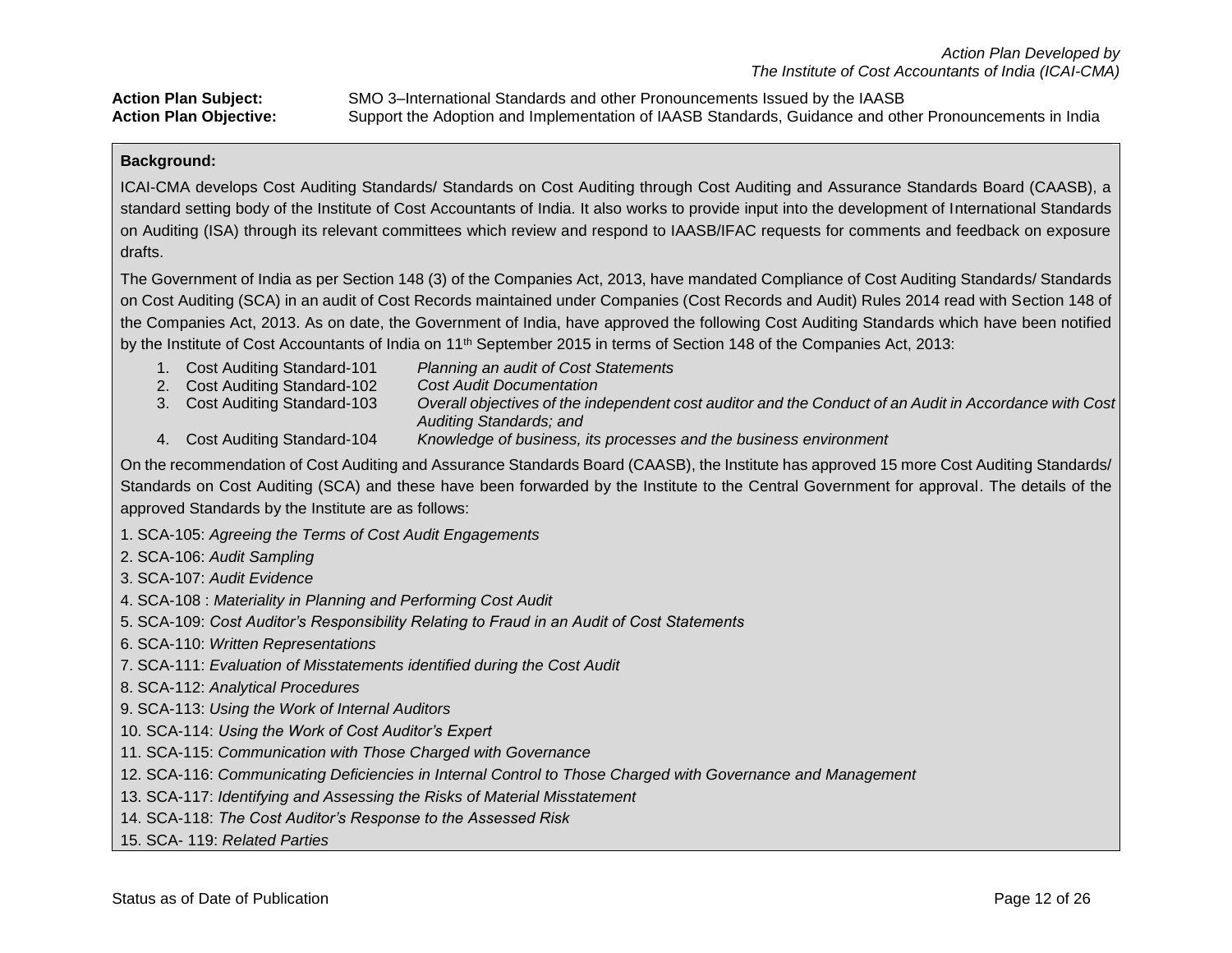Indian Auditing and Assurance Standards (AAS) are developed by the Institute of Chartered Accountants in India (ICAI) on the basis of IAASB Pronouncements. ICAI-CMA has no responsibility with regards to setting auditing standards. As part of using its best endeavours, ICAI-CMA participates as a member of the ICAI Standard Setting Board responsible for the development of audit standards for India. It also works to provide input into the development of International Standards on Auditing (ISA) through its relevant committees which review and respond to IAASB/IFAC requests for comments and feedback on exposure drafts.

These assurance standards are applicable to members of the Institute who perform Cost Audit and Assurance function.

As per the circulars issued by Ministry of Corporate Affairs, Government of India the members of ICAI-CMA are the authorized professionals for performing Cost Audits in the Country. Therefore in an effort to address the roles and responsibilities of its membership, ICAI-CMA is developing its own standards on Cost Audit and Assurance through the ICAI-CMA Cost Audit Assurance Standards Board. ICAI-CMA is developing Cost Accounting Standards on its own based on technical expertise drawn from internal resources, practicing cost accountants, academia, industry representatives and regulators.

| #   | <b>Start Date</b>                  | <b>Actions</b>                                                                                                                                                                    | <b>Completion</b><br>Date | <b>Responsibility</b>                 | <b>Resource</b>                |  |  |  |
|-----|------------------------------------|-----------------------------------------------------------------------------------------------------------------------------------------------------------------------------------|---------------------------|---------------------------------------|--------------------------------|--|--|--|
|     | <b>Support for ISA Development</b> |                                                                                                                                                                                   |                           |                                       |                                |  |  |  |
| 27. | Ongoing                            | ICAI-CMA is a member of National Advisory Council for Accounting<br>Standards (NACAS), a body set up by Government of India to<br>announce applicability of Accounting Standards. | Ongoing                   | Central Council of<br><b>ICAI-CMA</b> | Secretary, ICAI-<br><b>CMA</b> |  |  |  |
|     |                                    | Implementation of IAASB Standards                                                                                                                                                 |                           |                                       |                                |  |  |  |
| 28. | Ongoing                            | Monitor pronouncements and updates provided by IAASB, and<br>develop update briefings for members.                                                                                | Ongoing                   | Central Council of<br><b>ICAI-CMA</b> | Secretary, ICAI-<br><b>CMA</b> |  |  |  |
| 29. | Ongoing                            | Provide IAASB pronouncements to members via the ICAI-CMA<br>website.                                                                                                              | Ongoing                   | Council of ICAI-<br><b>CMA</b>        | Secretary, ICAI-<br><b>CMA</b> |  |  |  |
| 30. | Ongoing                            | Review education, examination and CPD programs to ensure<br>sufficient Ongoing coverage of IAASB updates, pronouncements<br>and developments.                                     | Ongoing                   | Council of ICAI-<br><b>CMA</b>        | Secretary, ICAI-<br><b>CMA</b> |  |  |  |
|     |                                    | <b>Maintaining Ongoing Processes</b>                                                                                                                                              |                           |                                       |                                |  |  |  |
| 31. | Ongoing                            | Incorporate updates in IAASB pronouncements in ICAI-CMA<br>continuing professional education and pre-qualification programs.                                                      | Ongoing                   | Central Council of<br><b>ICAI-CMA</b> | Secretary, ICAI-<br><b>CMA</b> |  |  |  |
| 32. | December<br>2011                   | Incorporate specific standing order agenda item for ICAI-CMA<br>committees to review and respond to IAASB/IFAC requests for<br>feedback (on proposals including exposure drafts). | Ongoing                   | Central Council of<br><b>ICAI-CMA</b> | Secretary, ICAI-<br><b>CMA</b> |  |  |  |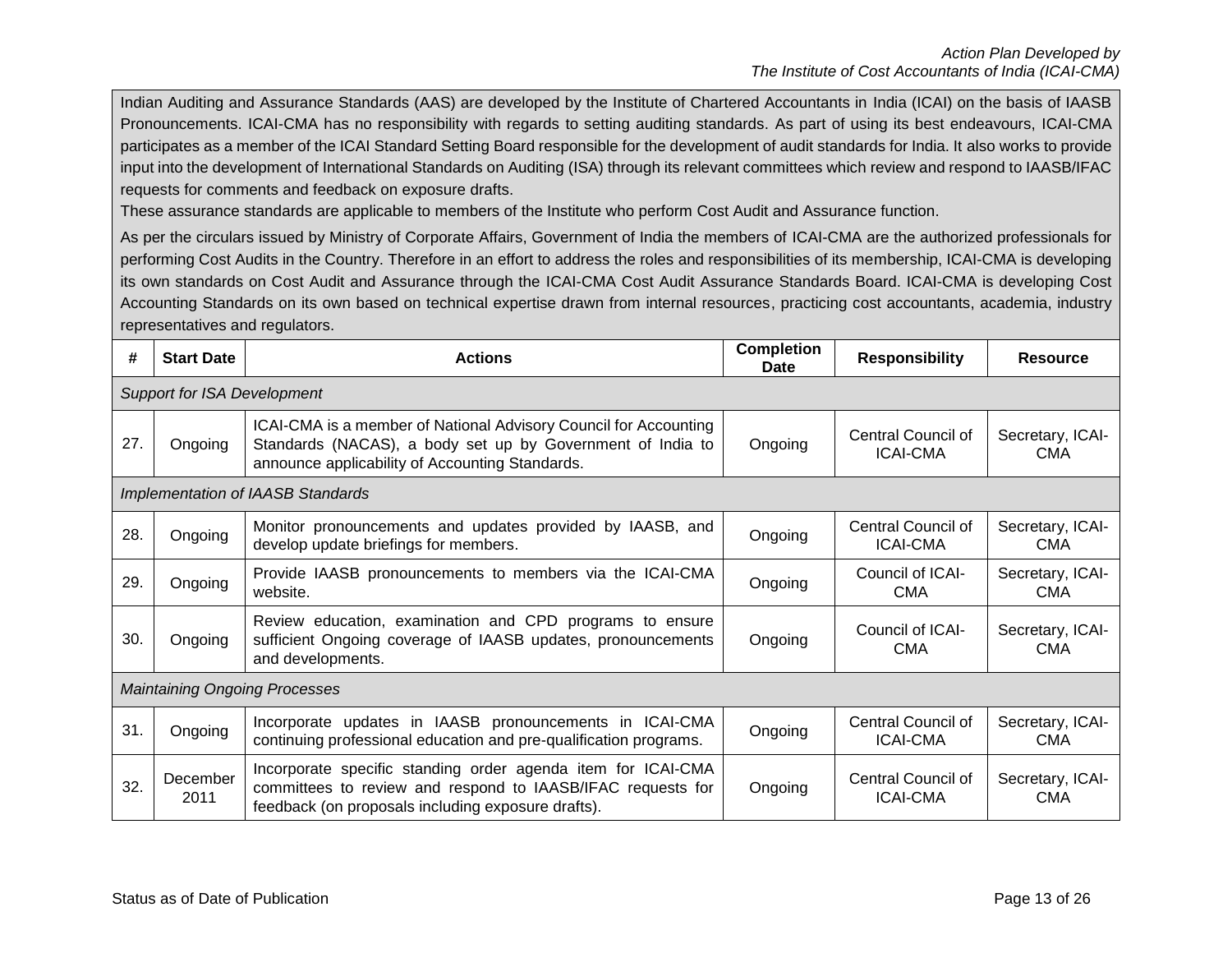*Action Plan Developed by The Institute of Cost Accountants of India (ICAI-CMA)*

| #  | <b>Start Date</b>                                                                                                                                                                                                                | <b>Actions</b>                                                    |  | <b>Responsibility</b>                 | <b>Resource</b>                |
|----|----------------------------------------------------------------------------------------------------------------------------------------------------------------------------------------------------------------------------------|-------------------------------------------------------------------|--|---------------------------------------|--------------------------------|
| 33 | Ongoing                                                                                                                                                                                                                          | Review and update action plan for future activities as necessary. |  | Central Council of<br><b>ICAI-CMA</b> | Secretary, ICAI-<br><b>CMA</b> |
|    |                                                                                                                                                                                                                                  | Review of ICAI-CMA's Compliance Information                       |  |                                       |                                |
| 34 | Perform periodic review of ICAI-CMA SMO Action Plan and update<br>as necessary. Once updated inform IFAC Compliance staff about<br>Ongoing<br>the updates in order for the Compliance staff to republish updated<br>information. |                                                                   |  | Central Council of<br><b>ICAI-CMA</b> | Secretary, ICAI-<br><b>CMA</b> |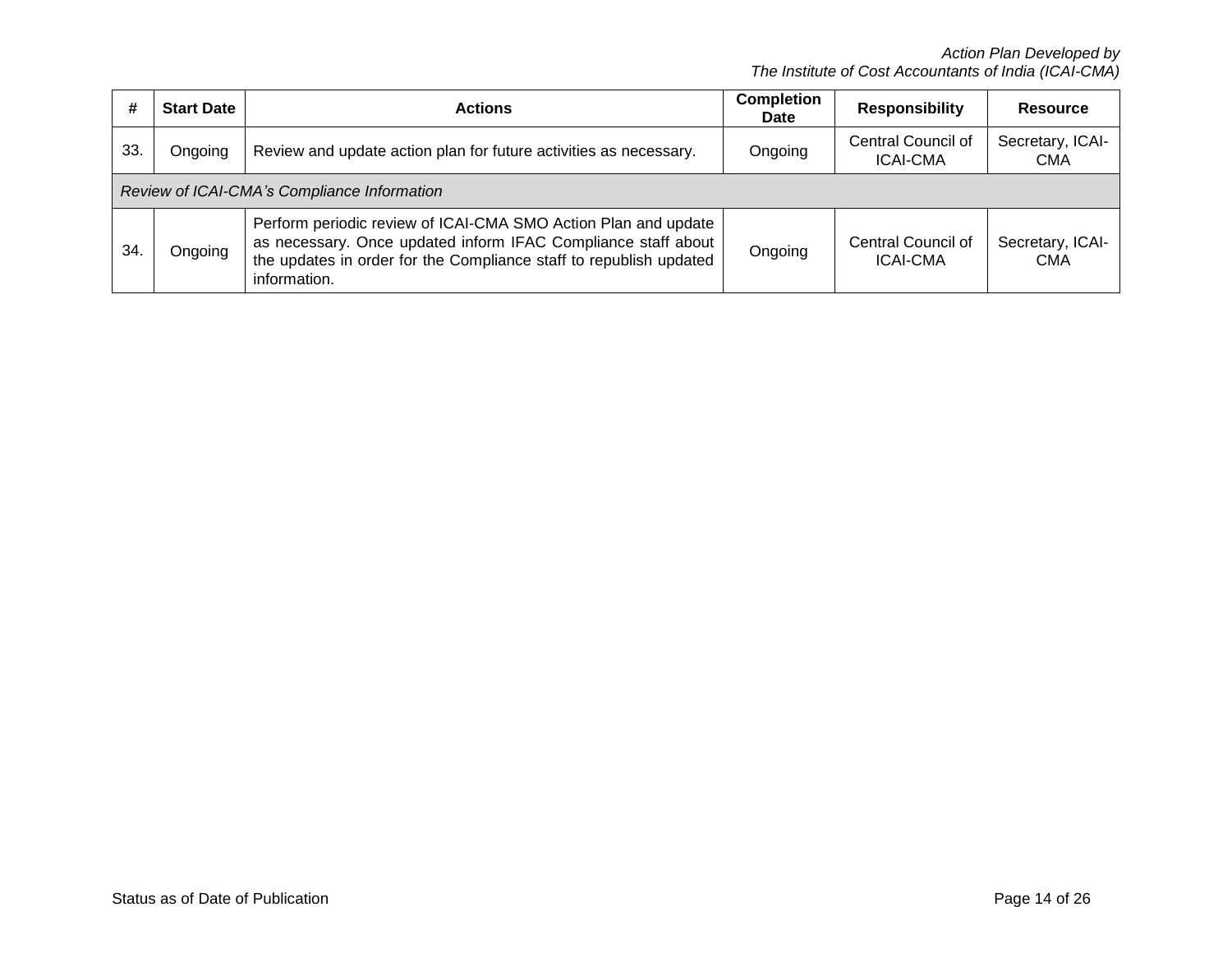Action Plan Subject: SMO 4–IESBA Code of Ethics for Professional Accountants<br>Action Plan Objective: Enhance Alignment of ICAI-CMA Code of Ethics with IESBA Enhance Alignment of ICAI-CMA Code of Ethics with IESBA Code of Ethics

## **Background:**

ICAI-CMA developed its own Code of Ethics as per the Cost and Works Accountants Act, 1959 governing ICAI-CMA. ICAI-CMA has established convergence with the IESBA Code of Ethics as an objective for 2012. The relevant Committee is working to smoothen the differences between the requirements of IESBA Code of Ethics and likely to make its recommendation by end of 2014.

| #                                                                  | <b>Start Date</b>                                                                                                                                                                                                   | <b>Actions</b>                                                                                                                                                                                                                                     | <b>Completion</b><br><b>Date</b> | <b>Responsibility</b>                                                                                                              | <b>Resource</b>                                                       |
|--------------------------------------------------------------------|---------------------------------------------------------------------------------------------------------------------------------------------------------------------------------------------------------------------|----------------------------------------------------------------------------------------------------------------------------------------------------------------------------------------------------------------------------------------------------|----------------------------------|------------------------------------------------------------------------------------------------------------------------------------|-----------------------------------------------------------------------|
| Alignment of ICAI-CMA Code of Ethics with the IESBA Code of Ethics |                                                                                                                                                                                                                     |                                                                                                                                                                                                                                                    |                                  |                                                                                                                                    |                                                                       |
| 35.                                                                | <b>July 2011</b>                                                                                                                                                                                                    | Update Code of Ethics in accordance with IESBA Requirements<br>and make it available to all members.                                                                                                                                               | Q1 2014                          | CAASB of ICAI-<br><b>CMA</b>                                                                                                       | Secretary, CAASB                                                      |
| 36.                                                                | <b>July 2011</b>                                                                                                                                                                                                    | IESBA Code of Ethics is disseminated to students, members<br>and the wider community through ICAI-CMA website.                                                                                                                                     | Ongoing                          | CAASB of ICAI-<br><b>CMA</b>                                                                                                       | Secretary, CAASB                                                      |
| 37.                                                                | <b>July 2011</b>                                                                                                                                                                                                    | Enhance CPD courses to include exhaustive coverage of Ethical<br>requirements including areas of potential conflict and<br>challenges. Continue inclusion of case studies to examine<br>members' ability to apply ethical principles in real life. | Ongoing                          | CAASB of ICAI-<br><b>CMA</b>                                                                                                       | Secretary, CAASB                                                      |
| 38.                                                                | Conduct public outreach activities (e.g. website updates) to<br><b>July 2011</b><br>ensure that public and business community are aware that ICAI-<br>CMA members are operating under an obligatory code of ethics. |                                                                                                                                                                                                                                                    | Ongoing                          | CPD Committee of<br><b>ICAI-CMA</b>                                                                                                | Secretary, CAASB                                                      |
|                                                                    |                                                                                                                                                                                                                     | <b>Maintaining Ongoing Processes</b>                                                                                                                                                                                                               |                                  |                                                                                                                                    |                                                                       |
| 39.                                                                | Ongoing                                                                                                                                                                                                             | Monitor and review new and amended standards from the<br>IESBA, in an Ongoing manner. Include updates in IESBA<br>pronouncements in ICAI-CMA continuing professional education<br>and pre-qualification programs.                                  | Ongoing                          | Training and<br>Educational<br><b>Facilities Committee</b><br>of ICAI-CMA (TEF)<br>Committee and<br>Council of ICAI-<br><b>CMA</b> | <b>TEF Committee</b><br>and Central<br>Council of ICAI-<br><b>CMA</b> |
| 40.                                                                | Ongoing                                                                                                                                                                                                             | Incorporate specific standing order agenda item for ICAI-CMA<br>committees to review and respond to IESBA/IFAC requests for<br>feedback from IFAC member bodies.                                                                                   | Ongoing                          | <b>TEF Committee and</b><br>Council of ICAI-<br><b>CMA</b>                                                                         | <b>TEF Committee</b><br>and Central<br>Council of ICAI-<br><b>CMA</b> |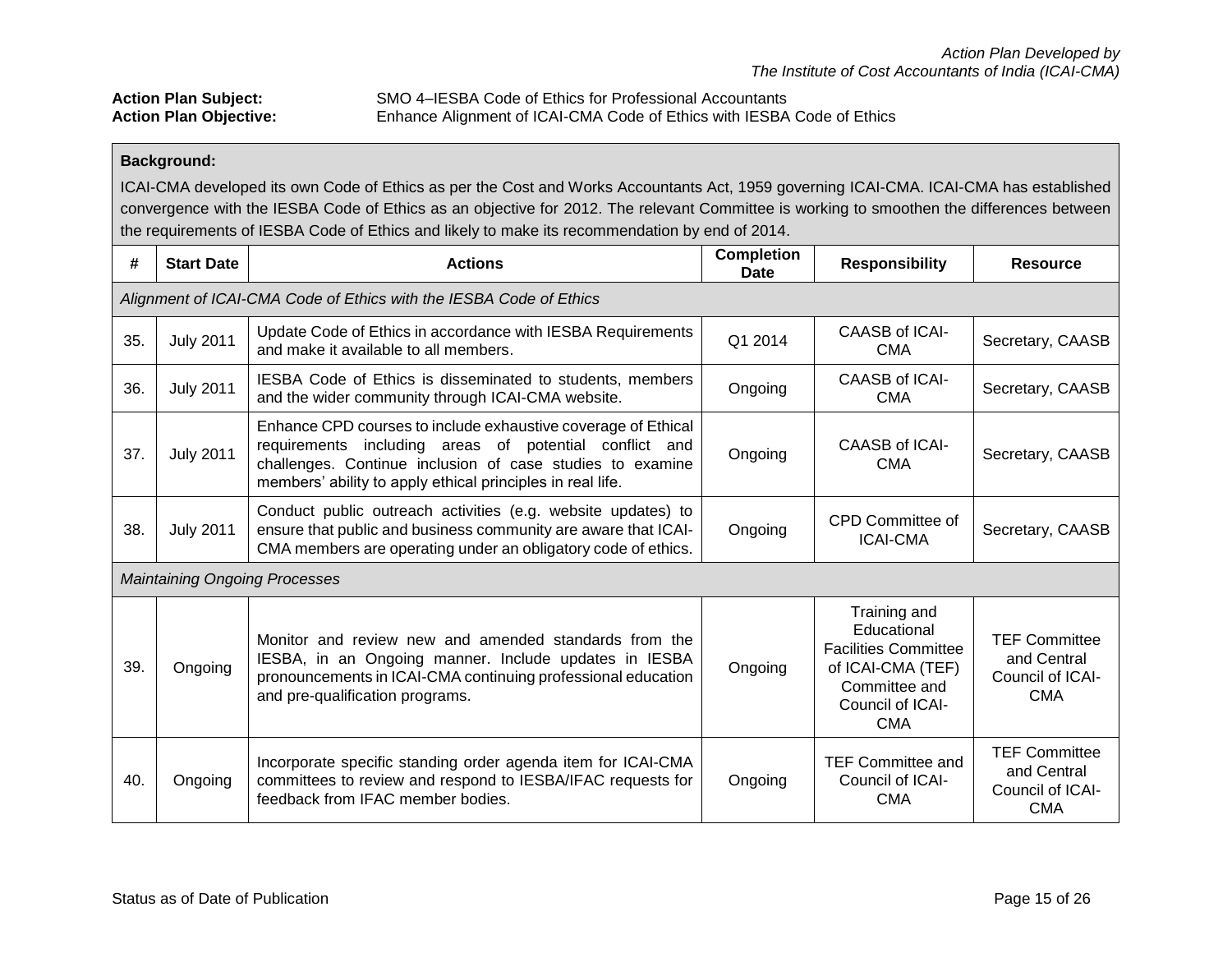| #   | <b>Start Date</b> | <b>Actions</b>                                                                                                                                                                                                        | <b>Completion</b><br><b>Date</b> | <b>Responsibility</b>                                      | Resource                                                              |
|-----|-------------------|-----------------------------------------------------------------------------------------------------------------------------------------------------------------------------------------------------------------------|----------------------------------|------------------------------------------------------------|-----------------------------------------------------------------------|
| 41. | Ongoing           | Review and update Action Plan once a year to ensure that it<br>reflects the overall objectives under this SMO.                                                                                                        | Ongoing                          | <b>TEF Committee and</b><br>Council of ICAI-<br><b>CMA</b> | <b>TEF Committee</b><br>and Central<br>Council of ICAI-<br><b>CMA</b> |
|     |                   | Review of ICAI-CMA's Compliance Information                                                                                                                                                                           |                                  |                                                            |                                                                       |
| 42. | Ongoing           | Perform periodic review of ICAI-CMA SMO Action Plan and<br>update as necessary. Once updated inform IFAC Compliance<br>staff about the updates in order for the Compliance staff to<br>republish updated information. | Ongoing                          | <b>TEF Committee and</b><br>Council of ICAI-<br><b>CMA</b> | <b>TEF Committee</b><br>and Central<br>Council of ICAI-<br><b>CMA</b> |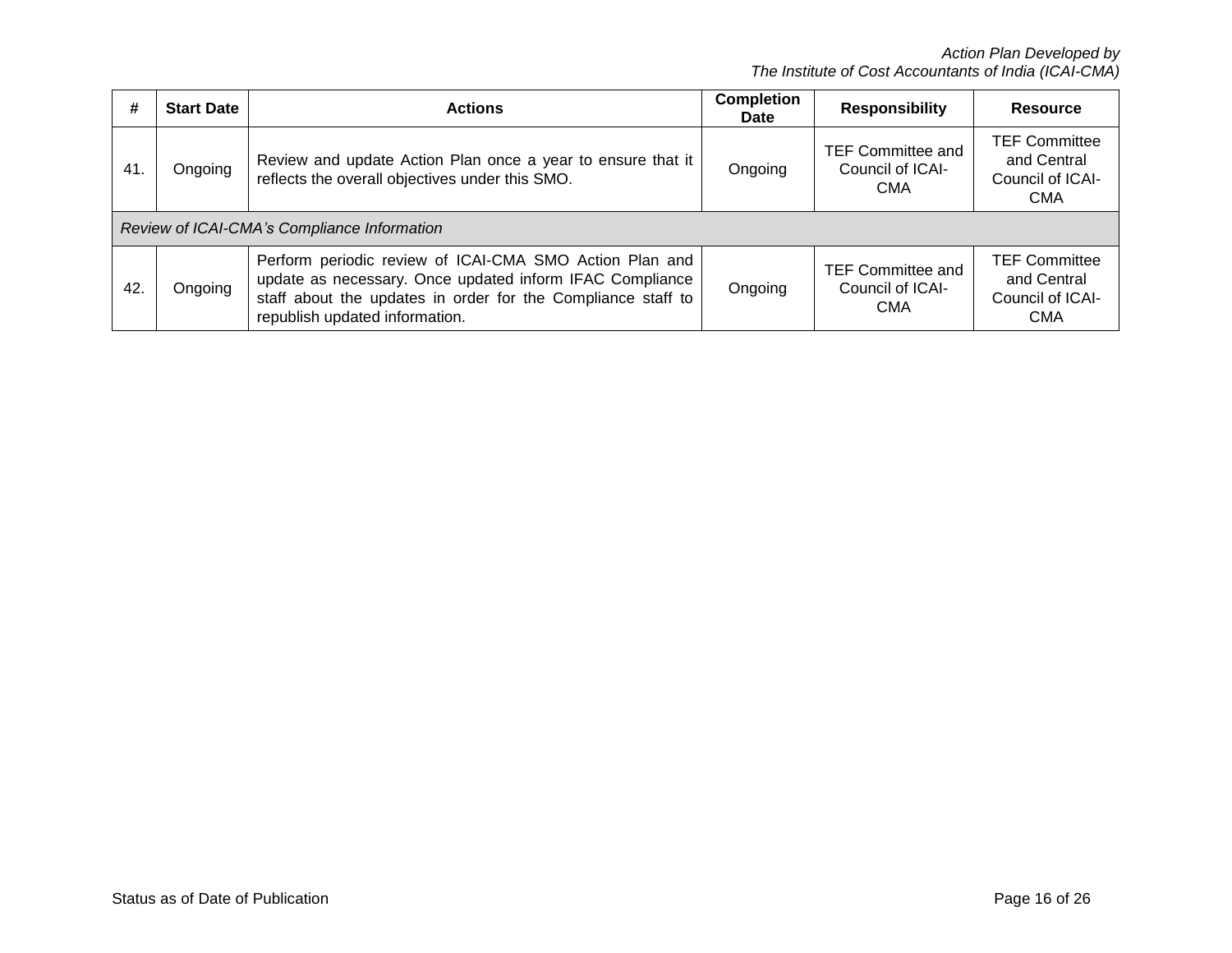# **Action Plan Subject:** SMO 5–International Public Sector Accounting Standards and Other Pronouncements Issued by the IPSASB **Action Plan Objective:** Continue Efforts to Promote Adoption of IPSAS and Effectively Support and Disseminate the Work of the IPSASB

#### **Background:**

The Government Accounting Standards Advisory Board (GASAB) constituted by the Comptroller & Auditor General of India formulates Indian Government Accounting Standards (IGASs) on cash basis for union government, state governments and union territories with legislative assemblies. GASAB uses corresponding International Public Sector Accounting Standards (IPSAS) development of Indian standards, wherever possible. Recently, the government of India decided to implement accrual accounting in governments of India. Once this decision is implemented, GASAB is likely to formulate the standards on accrual basis in line with IPSASs.

GASAB has inducted President, Institute of Cost Accountants of India into Board. After being appointed as member of ICAI-CMA attended all the meetings of GASAB, wherein technical inputs of ICAI-CMA were provided on the process of moving from cash basis to accrual basis of accountancy.

| #   | <b>Start Date</b>                                                                                                                                                                                                                 | <b>Actions</b>                                                                                                                                                                                                                                                                                            | <b>Completion</b><br><b>Date</b> | <b>Responsibility</b>          | <b>Resource</b>                |  |  |
|-----|-----------------------------------------------------------------------------------------------------------------------------------------------------------------------------------------------------------------------------------|-----------------------------------------------------------------------------------------------------------------------------------------------------------------------------------------------------------------------------------------------------------------------------------------------------------|----------------------------------|--------------------------------|--------------------------------|--|--|
|     | Promote the Adoption of IPSAS                                                                                                                                                                                                     |                                                                                                                                                                                                                                                                                                           |                                  |                                |                                |  |  |
| 43. | 2010                                                                                                                                                                                                                              | ICAI-CMA will continue to provide necessary technical inputs where<br>requested by Government of India in order to support the process of<br>adoption and implementation of IPSAS in India. The Institute is a<br>member of Government Accounting Standards Advisory Board and<br>there we promote IPSAS. | Ongoing                          | Council of ICAI-<br><b>CMA</b> | Secretary, ICAI-<br><b>CMA</b> |  |  |
|     | <b>Maintaining Ongoing Processes</b>                                                                                                                                                                                              |                                                                                                                                                                                                                                                                                                           |                                  |                                |                                |  |  |
|     | Review of ICAI-CMA's Compliance Information                                                                                                                                                                                       |                                                                                                                                                                                                                                                                                                           |                                  |                                |                                |  |  |
| 44. | Perform periodic review of ICAI-CMA SMO Action Plan and update<br>as necessary. Once updated, inform IFAC Compliance staff about the<br>Ongoing<br>updates in order for the Compliance staff to republish updated<br>information. |                                                                                                                                                                                                                                                                                                           | Ongoing                          | Council of ICAI-<br><b>CMA</b> | Secretary, ICAI-<br><b>CMA</b> |  |  |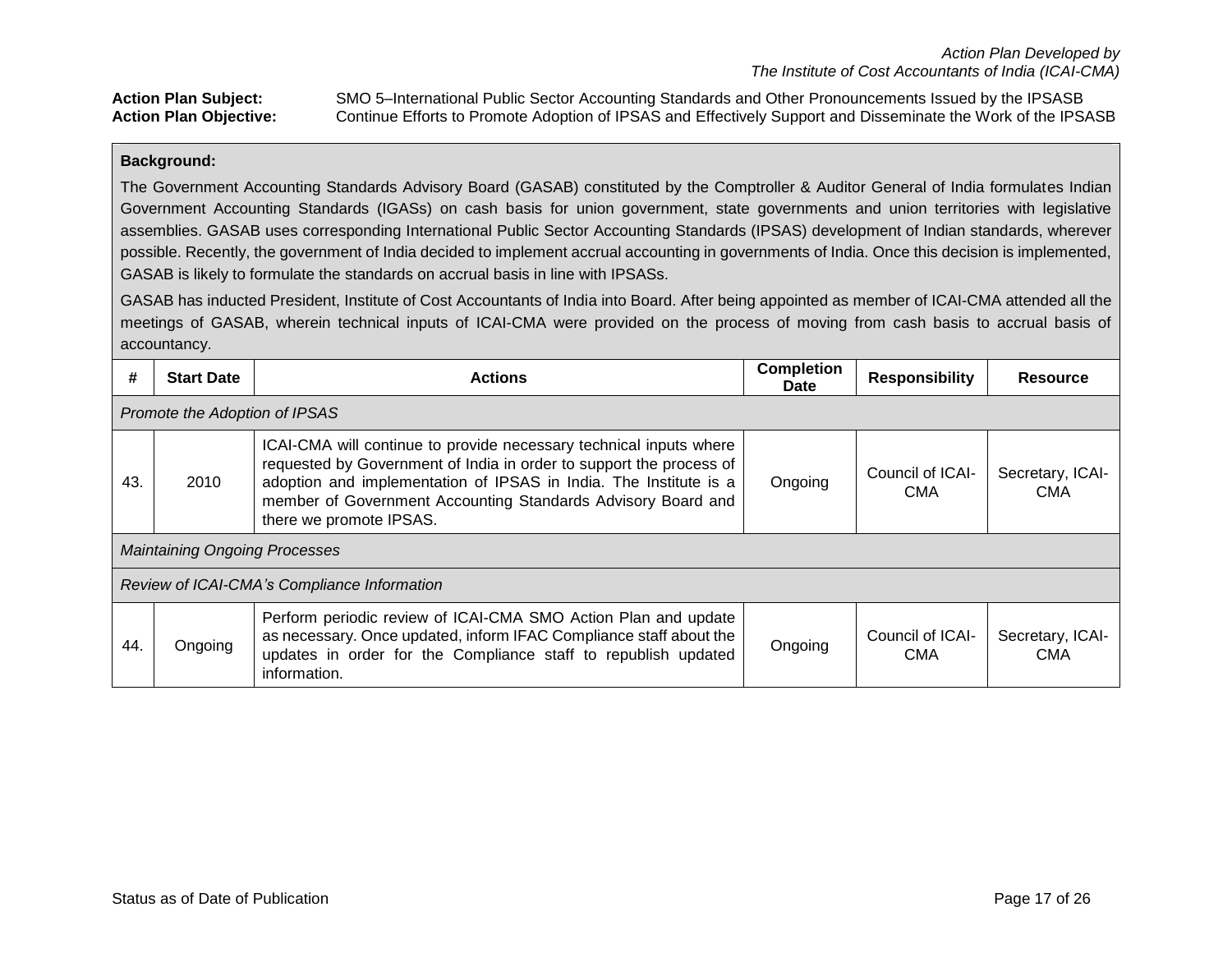| <b>Action Plan Subject:</b>   | SMO 6-Investigation and Discipline                                                                       |
|-------------------------------|----------------------------------------------------------------------------------------------------------|
| <b>Action Plan Objective:</b> | Strengthen Compliance with Standards and Codes through the Adoption of an Investigative and Disciplinary |
|                               | Regime                                                                                                   |
|                               | That Meets the Requirements Established in SMO 6                                                         |

#### **Background:**

ICAI-CMA has a Disciplinary Committee that was established under Section 21B of the Cost and Works Accountants Act, 1959 (as amended).

A summary of Sections 21 and 22 of the CWA Act, 1959 is as follows (link to CWA Act: http://icmai.in/upload/Institute/Institute\_Act\_and\_Rules/cwa-act-2006.pdf. These provisions dictate the procedures in regard to enquiries into misconduct of members:

The Council shall, by notification, establish a Disciplinary Directorate headed by an officer of the Institute designated as Director (Discipline) and such other employees for making investigation in respect of any information or complaint received by it.

The Director shall arrive at a prima facie of opinion that a member of the Institute has been guilty of any professional or occurrence of alleged misconduct, on receipt of any information or complaint along with the prescribed fee.

Where the Director (Discipline) is of the opinion that If the member pleads guilty of any professional or other misconduct mentioned in the First Schedule, he shall place the matter before the Board of Discipline and where the Director (Discipline) is of the opinion that a member is guilty of any professional or other misconduct mentioned in the Second Schedule or in both the Schedules, the member has a right to place the matter before the Disciplinary Committee..

The Disciplinary Directorate shall follow such procedure as may be specified, in order to make investigations under the provisions of this Act.

Where a complainant withdraws the complaint, the Director (Discipline) shall place such withdrawal before the Board of Discipline or as the case may be, The Disciplinary Committee, and the said Board or Committee may, if it is of the view that the circumstances so warrant, permit the withdrawal at any stage.

The Disciplinary Committee of ICostAI constituted u/s 21B of the CWA, 1959 has 5 (five) members and comprises the following:

- President or Vice President of the Institute who acts as Presiding Officer.
- Two members that are selected from amongst the members of the Council.
- Two members that are nominated by the Central Government.
- The Director (Discipline) of the Institute acts as Secretary. To the Disciplinary Committee. Provided further that Council may constitute more Disciplinary Committees as and when it considers necessary.

The Council has constitute a Board of Discipline consisting of:-

(a) a person with experience in law and having knowledge of disciplinary matters and the profession, to be its Presiding Officer;

(b) two members one of whom shall be a member of the Council elected by the Council and the other member shall be the person designated under clause (c) of sub-section 16;

(c) The Director (Discipline) shall function as the Secretary of the Board.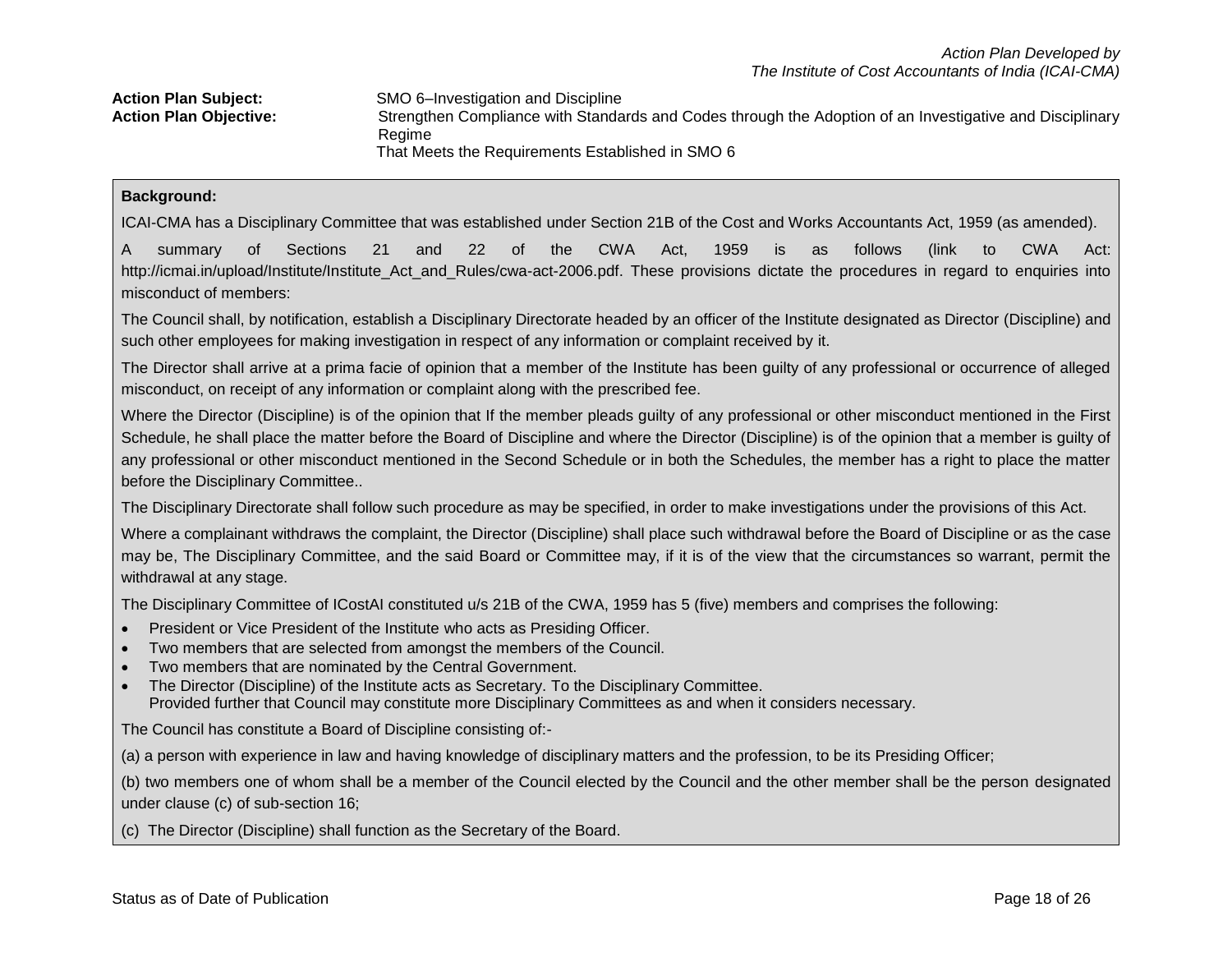The Board of Discipline shall follow summary disposal procedure in dealing with all the cases before it.

Where the Board of Discipline is of the opinion that a member is guilty of a professional or other misconduct mentioned in the First Schedule, it shall afford to the member an opportunity of being heard before making any order against him and may thereafter take any one or more of the following actions, namely:-

- (a) reprimand the member;
- (b) remove the name of the member from the Register up to a period of three months; and
- (c) impose such fine as it may think fit which may extend to rupees one lakh.

The Director (Discipline) shall submit before the Board of Discipline all information and complaints where he is of the opinion that there is no prima facie case and the Board of Discipline may, if it agrees with the opinion of the Board of Discipline may, if it agrees with the opinion of the Director (Discipline), close the matter or in case of disagreement, may advise the Director (Discipline) to further investigate the matter.

The Authority, the Disciplinary Committee, Board of Discipline and the Director (Discipline) shall have the same powers are vested in a civil court under the Code of Civil Procedure, 1908 (5 of 1908), in respect of the following matters, namely:-

- (a) summoning and enforcing the attendance of any person and examining him on oath;
- (b) the discovery and production of any document; and
- (c) receiving evidence on affidavit.
- Transitional provisions: All complaints pending before the Council or any inquiry initiated by the Disciplinary Committee or any reference or appeal made to a High Court prior to the commencement of the Cost and Works Accountants (Amendment) Act, 2006 shall continue to be governed by the provisions of this Act, as if this Act had not been amended by the Cost and Works Accountants (Amendment) Act, 2006.
- The Appellate Authority constituted under sub-section (1) of section 22A of the Cost and Works Accountants Act, 1959 , shall be deemed to be the Appellate Authority for the purposes of this Act subject to the modification that for the clause (b) of said sub-section (1), the following clause had been substituted, namely:-

 "(b) the Central Government shall, by notification appoint two part-time members from amongst the persons who have been members of the council of the Institute of Cost and Works Accountants of India for at least one full term and who is not a sitting member of the Council;"

- The provisions of section 22C, section 22D and section 22E of the Cost and Works Accountants Act, 1959 shall apply to the Authority in relation to procedure of authority, of Officers and other Staff of Authority and Appeal to authority in the discharge of its functions under the Cost and Works Accountants Act, 1959.
- Any member of the Institute aggrieved by any order of the Board of Discipline or Disciplinary Committee imposing on him any of the penalties referred to in sub-section (3) of section 21A and sub-section (3) of section 21B, may within ninety days from the date on which the order is communicated to him, prefer an appeal to the Authority:

Provided that the Director (Discipline) may also appeal against the decision of the Board of Discipline or the Disciplinary Committee to the Authority if so authorised by the Council, within ninety days: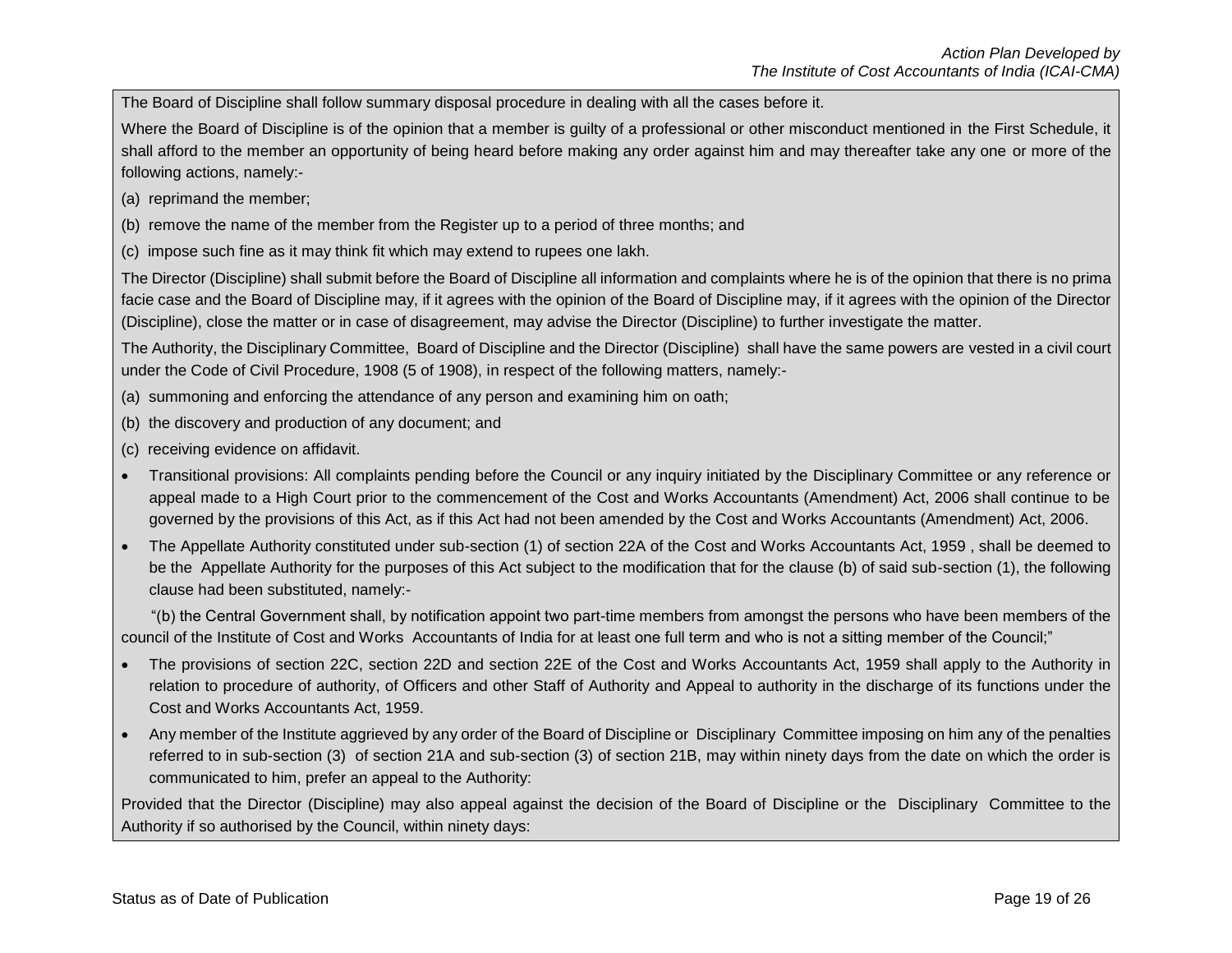|     | Provided further that the Authority may entertain any such appeal after the expiry of the said period of ninety days, if it is satisfied that there was<br>sufficient cause for not filing the appeal in time. |                                                                                                                                                                                                                       |         |                                                                       |                                                                          |  |  |  |  |
|-----|----------------------------------------------------------------------------------------------------------------------------------------------------------------------------------------------------------------|-----------------------------------------------------------------------------------------------------------------------------------------------------------------------------------------------------------------------|---------|-----------------------------------------------------------------------|--------------------------------------------------------------------------|--|--|--|--|
|     |                                                                                                                                                                                                                | A review of the current system is Ongoing to identify gaps in compliance with SMO6.                                                                                                                                   |         |                                                                       |                                                                          |  |  |  |  |
| #   | <b>Completion</b><br><b>Actions</b><br><b>Responsibility</b><br><b>Start Date</b><br><b>Resource</b><br><b>Date</b>                                                                                            |                                                                                                                                                                                                                       |         |                                                                       |                                                                          |  |  |  |  |
|     | Strengthening of the Investigation and Disciplinary System (I&D)                                                                                                                                               |                                                                                                                                                                                                                       |         |                                                                       |                                                                          |  |  |  |  |
| 45. | October<br>2011                                                                                                                                                                                                | Review SMO 6 and familiarize with key components of a strong<br>investigation, disciplinary and appeals (I&D) system.                                                                                                 | Ongoing | Disciplinary<br>Committee of<br><b>ICAI-CMA</b>                       | Director (Discipline)<br>of ICAI-CMA                                     |  |  |  |  |
| 46. | October<br>2011                                                                                                                                                                                                | Review current system of I&D to identify gaps in alignment with<br>SMO <sub>6</sub> .                                                                                                                                 | Ongoing | Disciplinary<br>Committee of<br><b>ICAI-CMA</b>                       | Director (Discipline)<br>of ICAI-CMA                                     |  |  |  |  |
| 47. | Draft a report identifying current gaps and suggested actions<br>October<br>needed to enhance alignment with SMO 6.<br>2012                                                                                    |                                                                                                                                                                                                                       | Ongoing | Disciplinary<br>Committee of<br><b>ICAI-CMA</b>                       | Director (Discipline)<br>of ICAI-CMA                                     |  |  |  |  |
|     | <b>Maintaining Ongoing Processes</b>                                                                                                                                                                           |                                                                                                                                                                                                                       |         |                                                                       |                                                                          |  |  |  |  |
| 48. | Continue to promote the importance of standards and codes<br>through CPD and public outreach activities, and clearly<br>Ongoing<br>communicate the consequences of non-compliance.                             |                                                                                                                                                                                                                       | Ongoing | <b>CPD Committee</b><br>and Central<br>Council of ICAI-<br><b>CMA</b> | Joint Director<br>(Membership) &<br>Director (Discipline)<br>of ICAI-CMA |  |  |  |  |
| 49. | Review of implementation of investigations and disciplinary<br>system to ensure it functions as intended, and update action<br>Ongoing<br>plan once a year.                                                    |                                                                                                                                                                                                                       | Ongoing | <b>Central Council of</b><br><b>ICAI-CMA</b>                          | Joint Director<br>(Membership) &<br>Director (Discipline)<br>of ICAI-CMA |  |  |  |  |
|     | Review of ICAI-CMA's Compliance Information                                                                                                                                                                    |                                                                                                                                                                                                                       |         |                                                                       |                                                                          |  |  |  |  |
| 50. | Ongoing                                                                                                                                                                                                        | Perform periodic review of ICAI-CMA SMO Action Plan and<br>update as necessary. Once updated inform IFAC Compliance<br>staff about the updates in order for the Compliance staff to<br>republish updated information. | Ongoing | <b>Central Council of</b><br><b>ICAI-CMA</b>                          | Joint Director<br>(Membership) &<br>Director (Discipline)<br>of ICAI-CMA |  |  |  |  |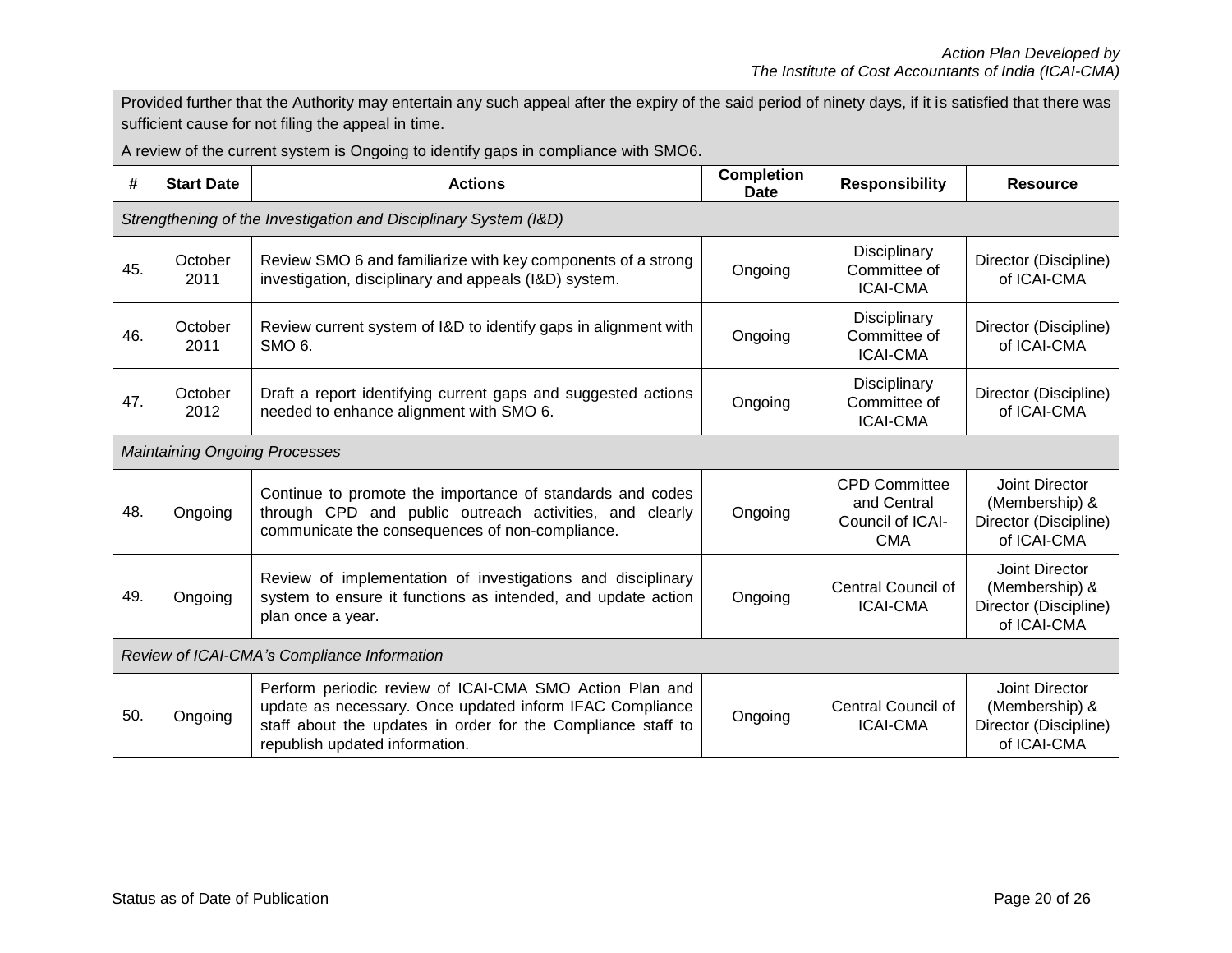### **Self-Assessment Tool for SMO 6**

|    | <b>Requirements</b>                                                                                                                                     | Y | N | <b>Partially</b> | <b>Comments</b>                                                                                                                   |
|----|---------------------------------------------------------------------------------------------------------------------------------------------------------|---|---|------------------|-----------------------------------------------------------------------------------------------------------------------------------|
| 1. | <b>Scope of the System</b><br>A system of investigation, discipline and appeals<br>exists for the accountancy profession. The system<br>is operational. | Y |   |                  | The Director (Discipline) is empowered for making<br>investigations in respect of any information or complaint<br>received by it. |
| 2. | Information about the types of misconduct which<br>may bring about investigative actions is publicly<br>available.                                      | Y |   |                  | This is uploaded on the Institute website.                                                                                        |
| 3. | <b>Initiation of Proceedings</b><br>Both a "complaints-based" and an "information-<br>based" approach are adopted.                                      |   |   |                  |                                                                                                                                   |
| 4. | Link with the results of QA reviews has been<br>established.                                                                                            |   |   |                  |                                                                                                                                   |
|    | <b>Investigative Process</b>                                                                                                                            |   |   |                  |                                                                                                                                   |
| 5. | A committee or similar body exists for performing<br>investigations.                                                                                    |   |   |                  |                                                                                                                                   |
| 6. | Members of a committee are independent of the<br>subject of the investigation and other related<br>parties.                                             |   |   |                  |                                                                                                                                   |
|    | <b>Disciplinary Process</b>                                                                                                                             |   |   |                  |                                                                                                                                   |
| 7. | A separate disciplinary committee/entity exists to<br>make disciplinary decisions on referrals from the<br>investigation committee.                     |   |   |                  |                                                                                                                                   |
| 8. | Members of the committee/entity<br>include<br>professional accountants as well as<br>non-<br>accountants.                                               |   |   |                  |                                                                                                                                   |
| 9. | The tribunal exhibits independence of the subject<br>of the investigation and other related parties.                                                    |   |   |                  |                                                                                                                                   |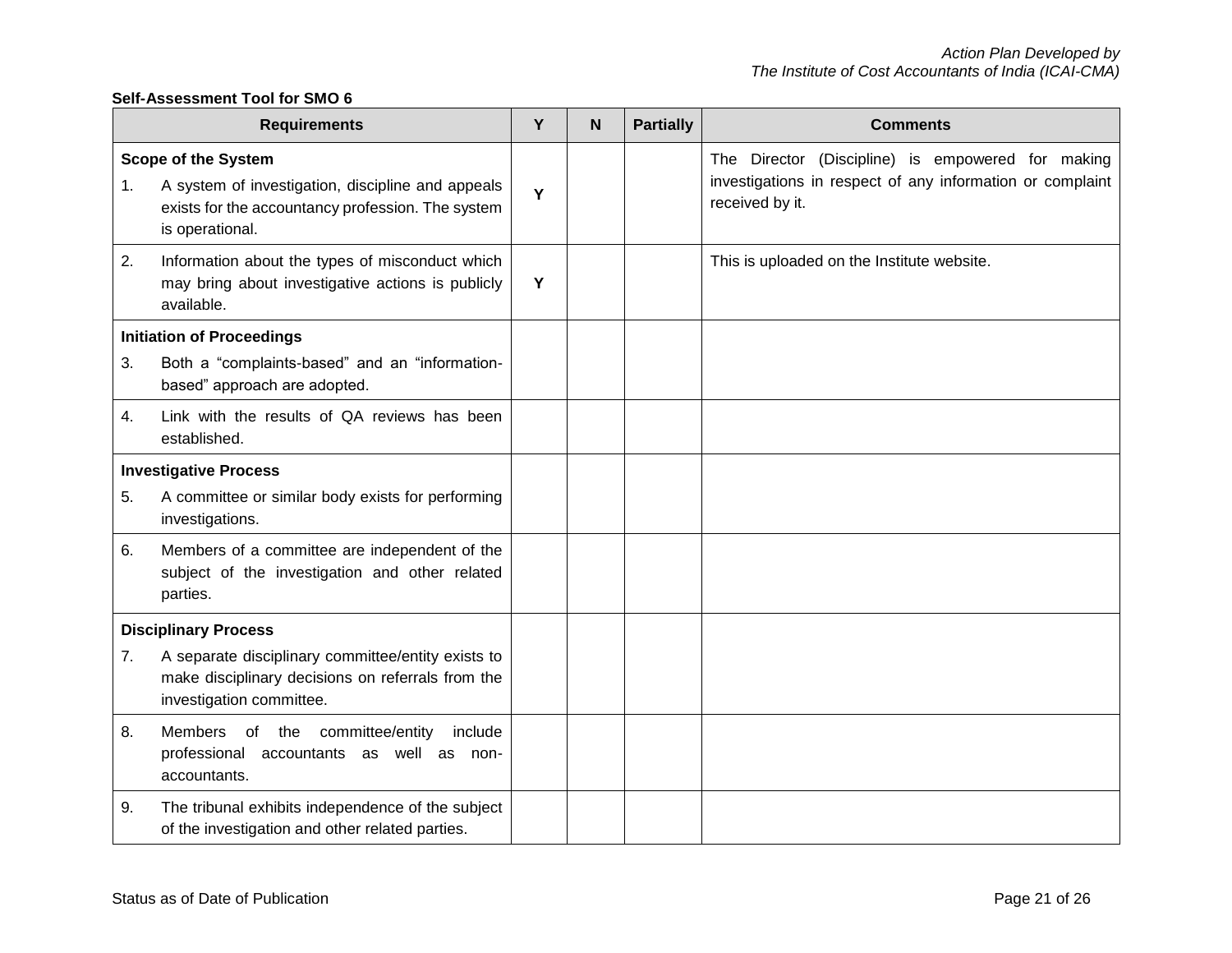|     | <b>Requirements</b>                                                                                                                                                                                                                                           | Y | N | <b>Partially</b> | <b>Comments</b> |
|-----|---------------------------------------------------------------------------------------------------------------------------------------------------------------------------------------------------------------------------------------------------------------|---|---|------------------|-----------------|
|     | <b>Sanctions</b>                                                                                                                                                                                                                                              |   |   |                  |                 |
| 10. | The disciplinary system allows imposing an<br>extensive range of penalties. It is particularly<br>important to include (a) loss of professional<br>designation; (b) restriction and removal of<br>practicing rights; and (c)<br>exclusion from<br>membership. |   |   |                  |                 |
|     | <b>Rights of Representation and Appeal</b>                                                                                                                                                                                                                    |   |   |                  |                 |
| 11. | A third appeals body exists which is separate from<br>both the disciplinary committee and investigative<br>committee.                                                                                                                                         |   |   |                  |                 |
|     | <b>Administrative Processes</b>                                                                                                                                                                                                                               |   |   |                  |                 |
| 12. | Timeframe targets for disposal of all cases are set.                                                                                                                                                                                                          |   |   |                  |                 |
| 13. | Tracking mechanisms to monitor progress in<br>investigation<br>discipline<br>and<br>and<br>related<br>procedures are established.                                                                                                                             |   |   |                  |                 |
| 14. | Records of investigations and disciplinary<br>processes are established.                                                                                                                                                                                      |   |   |                  |                 |
|     | <b>Public Interest Considerations</b>                                                                                                                                                                                                                         |   |   |                  |                 |
| 15. | Activities are supported to ensure that the public<br>is aware that an investigative and disciplinary<br>system exists in the jurisdiction.                                                                                                                   |   |   |                  |                 |
| 16. | A process for the independent review of<br>complaints on which there was no follow-up is<br>established.                                                                                                                                                      |   |   |                  |                 |
| 17. | The results of the investigative and disciplinary<br>proceedings are made available to the public.                                                                                                                                                            |   |   |                  |                 |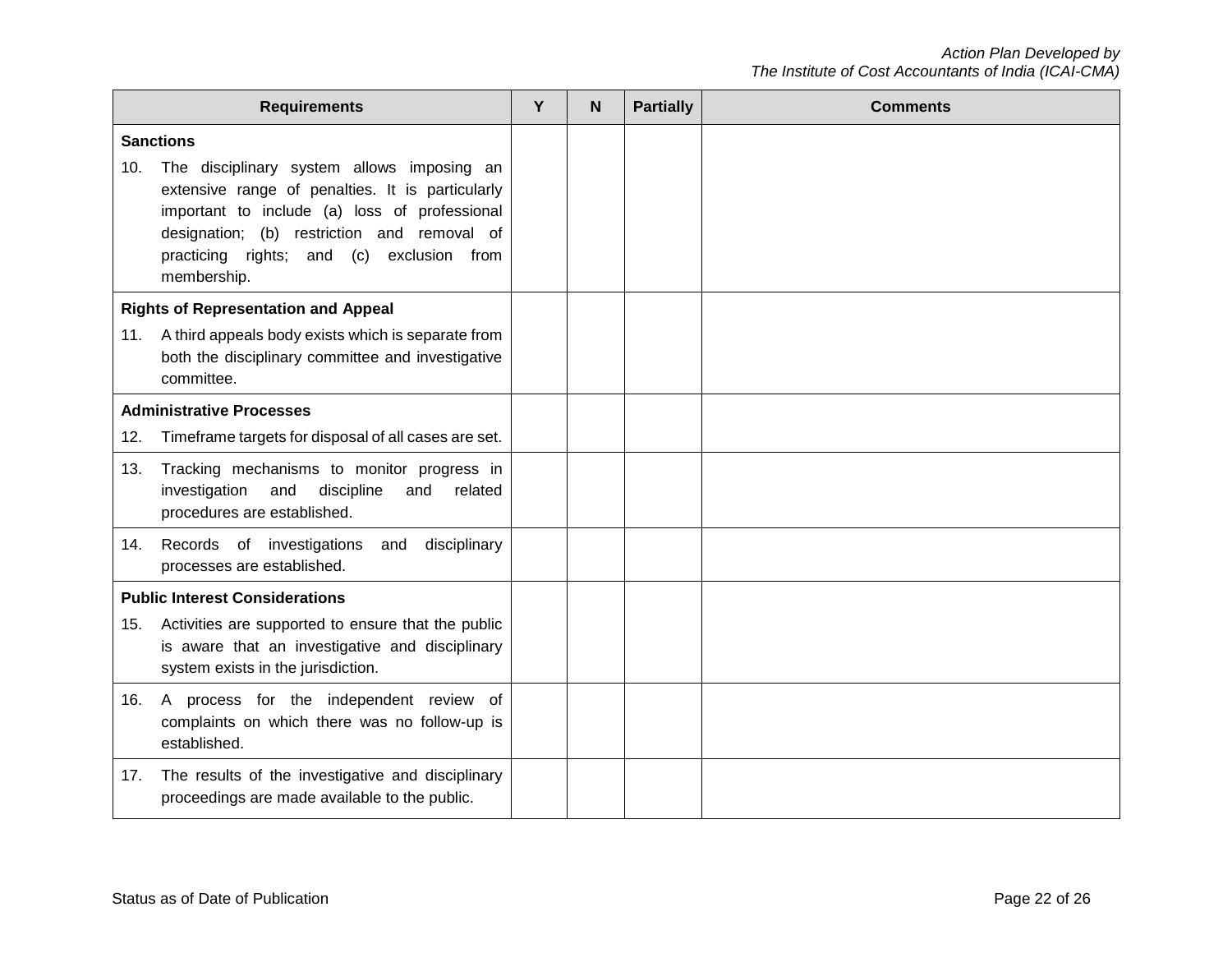| <b>Requirements</b>                                                                                                                       | v | N | <b>Partially</b> | <b>Comments</b> |
|-------------------------------------------------------------------------------------------------------------------------------------------|---|---|------------------|-----------------|
| <b>Liaison with Outside Bodies</b>                                                                                                        |   |   |                  |                 |
| There is an appropriate process for liaison with<br>18.<br>outside bodies on possible involvement in serious<br>crimes and offences.      |   |   |                  |                 |
| <b>Regular Review of Implementation and</b><br><b>Effectiveness</b>                                                                       |   |   |                  |                 |
| Regular review of<br>implementation<br>19.<br>and<br>effectiveness of the system are performed and<br>corrective actions are implemented. |   |   |                  |                 |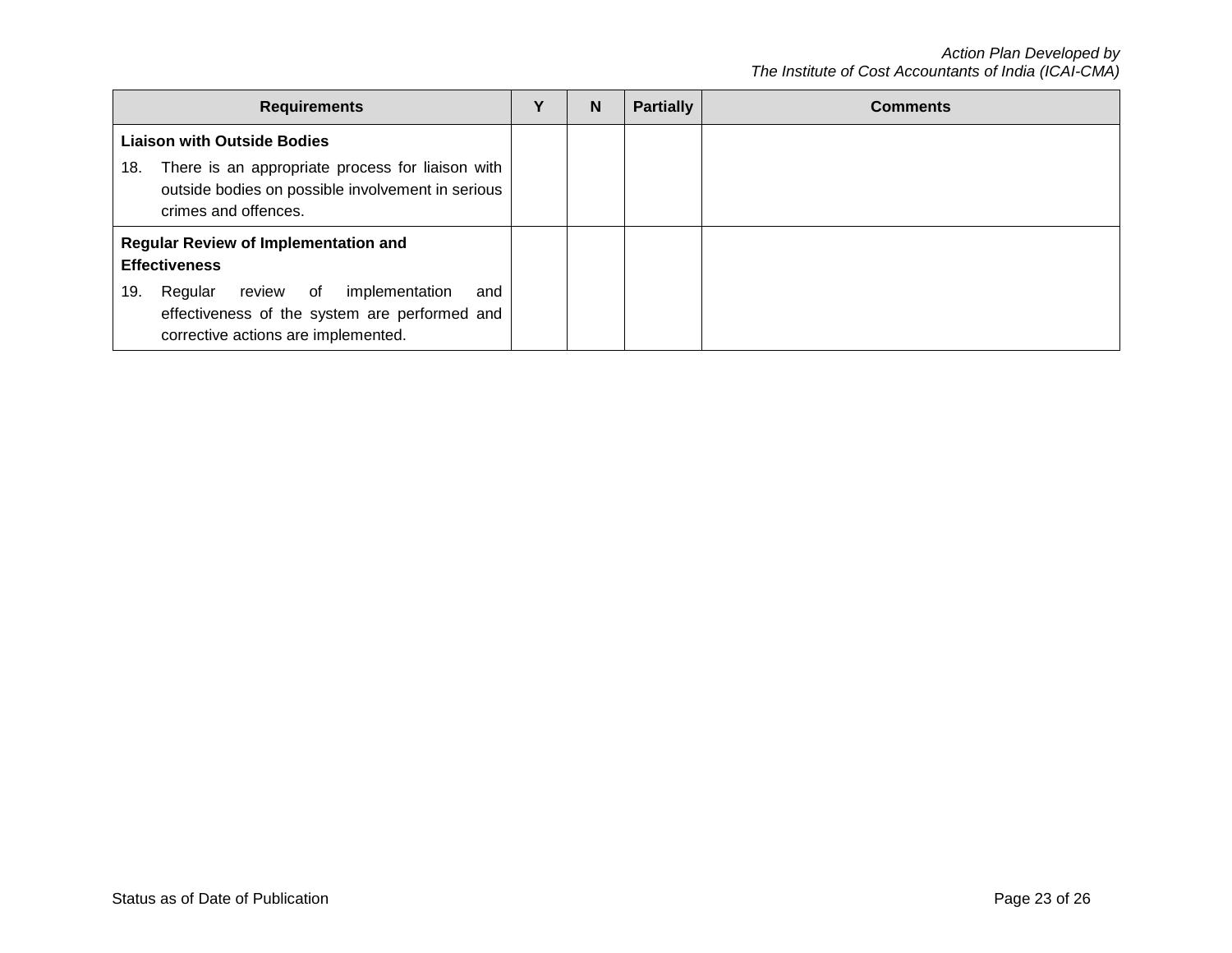**Action Plan Subject:** SMO 7–International Financial Reporting Standards and Other Pronouncements issued by the IASB Action Plan Objective: Promote Convergence with IFRS

#### **Background:**

ICAI-CMA has no responsibility with regards to setting accounting standards. However, the Cost Accounting Standards Board (CASB), a standard setting body of the Institute of Cost Accountants of India develops its own Cost Accounting Standards (CASs). As on March 2017, 24 Cost Accounting Standards and Generally Accepted Cost Accounting Principles have been issued by the Institute of Cost Accountants of India on the recommendation of CASB. These Cost Accounting Standards are mandatory for being applied for preparation and certification of the General Purpose Cost Statements.

The list of 24 Cost Accounting Standards are as follows:

| CAS-1 (Revised 2015)        | <b>Classification of Cost</b>              |
|-----------------------------|--------------------------------------------|
| CAS2 (Revised 2015)         | <b>Capacity Determination</b>              |
| <b>CAS33 (Revised 2015)</b> | <b>Production and Operation Overheads</b>  |
| CAS4                        | Cost of Production for Captive Consumption |
| CAS <sub>5</sub>            | Average (equalized) Cost of Transportation |
| CAS <sub>6</sub>            | <b>Material Cost</b>                       |
| CAS7                        | <b>Employee Cost</b>                       |
| CAS <sub>8</sub>            | <b>Cost of Utilities</b>                   |
| CAS9                        | <b>Packing Material Cost</b>               |
| CAS <sub>10</sub>           | <b>Direct Expenses</b>                     |
| CAS <sub>11</sub>           | Administrative Overheads                   |
| CAS <sub>12</sub>           | <b>Repairs And Maintenance Cost</b>        |
| CAS <sub>13</sub>           | <b>Cost of Service Cost Centre</b>         |
| CAS <sub>14</sub>           | <b>Pollution Control Cost</b>              |
| CAS <sub>15</sub>           | <b>Selling and Distribution Overheads</b>  |
| CAS <sub>16</sub>           | <b>Depreciation and Amortisation</b>       |
| CAS <sub>17</sub>           | <b>Interest and Financing Charges</b>      |
| CAS <sub>18</sub>           | <b>Research and Development Costs</b>      |
| CAS <sub>19</sub>           | <b>Joint Costs</b>                         |
| CAS <sub>20</sub>           | Royalty and Technical Know-How Fee         |
| CAS <sub>21</sub>           | <b>Quality Control</b>                     |
| CAS22                       | <b>Manufacturing Cost</b>                  |
| CAS <sub>23</sub>           | Overburden Removal Cost                    |
| CAS24                       | Treatment of Revenue in Cost Statements    |

Now India has adopted converged IFRS known as Ind AS. The Institute on the recommendations of Cost Accounting Standards Board has issued "*Limited Revision of Cost Accounting Standards*" after incorporating the impact of Ind AS on the Cost Accounting Standards. The following limited revisions of Cost Accounting Standards have been issued by the Institute during 2016-2017.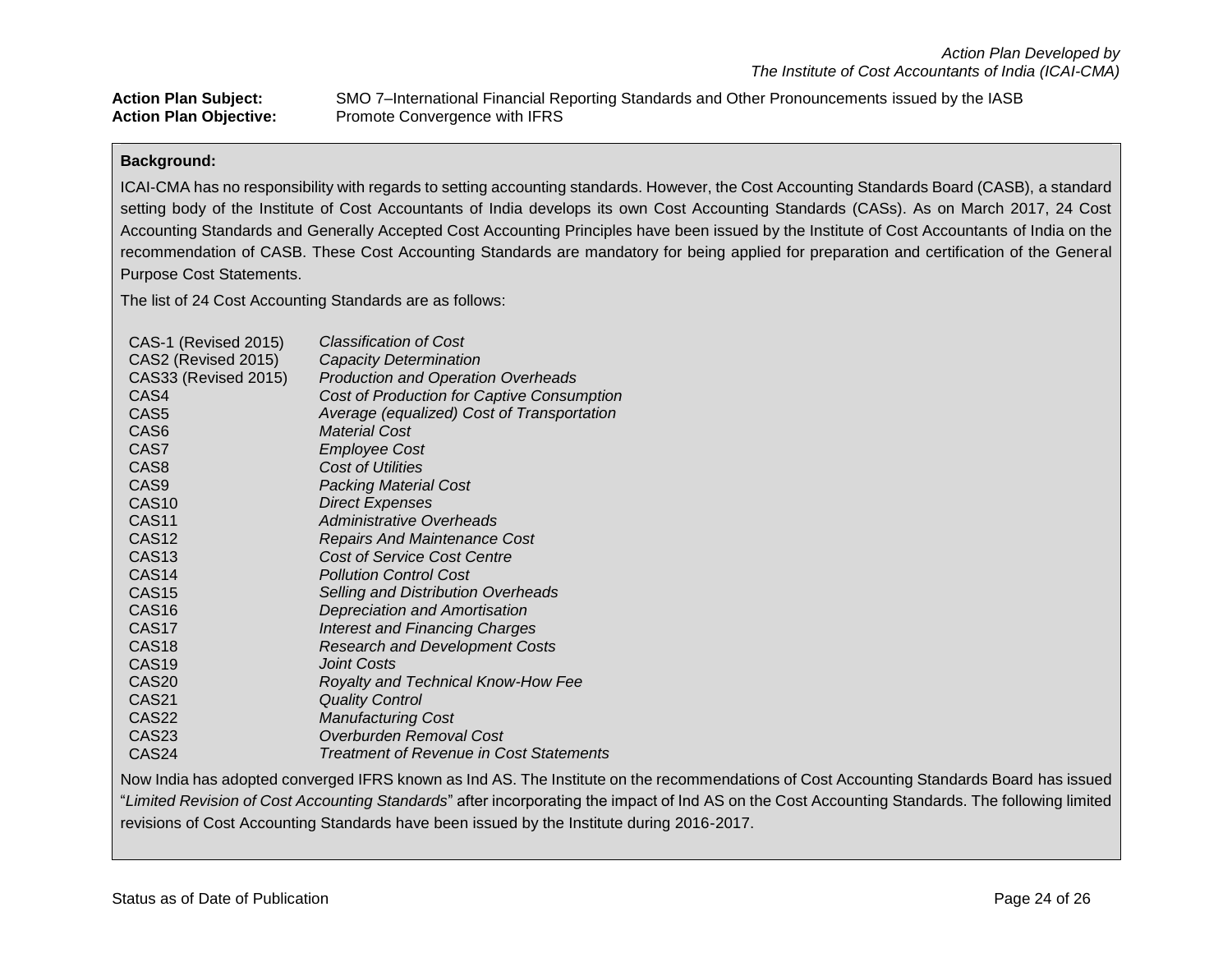| CAS6 (Limited Revision 2017)  | <b>Material Cost</b>                    |
|-------------------------------|-----------------------------------------|
| CAS7 (Limited Revision 2017)  | <b>Employee Cost</b>                    |
| CAS8 (Limited Revision 2017)  | Cost of Utilities                       |
| CAS9 (Limited Revision 2017)  | <b>Packing Material Cost</b>            |
| CAS10 (Limited Revision 2017) | <b>Direct Expenses</b>                  |
| CAS11 (Limited Revision 2017) | Administrative Overheads                |
| CAS12 (Limited Revision 2017) | <b>Repairs And Maintenance Cost</b>     |
| CAS13 (Limited Revision 2017) | Cost of Service Cost Centre             |
| CAS14 (Limited Revision 2017) | <b>Pollution Control Cost</b>           |
| CAS16 (Limited Revision 2017) | Depreciation and Amortisation           |
| CAS17 (Limited Revision 2017) | Interest and Financing Charges.         |
| CAS20 (Limited Revision 2017) | Royalty and Technical Know-How Fee      |
| CAS21 (Limited Revision 2017) | <b>Quality Control</b>                  |
| CAS22 (Limited Revision 2017) | <b>Manufacturing Cost</b>               |
| CAS23 (Limited Revision 2017) | Overburden Removal Cost                 |
| CAS24(Limited Revision 2017)  | Treatment of Revenue in Cost Statements |

However, as part of using its best endeavours, ICAI-CMA assists in the implementation of IFRSs in India by providing education and training for professional accountants and organisations through its CEP programs and consultancy. Additionally, to support understanding of IFRS, ICAI-CMA has launched On-line and Offline Certificate courses for its members, students and others interested in attaining greater knowledge on the standards.

| #   | <b>Start Date</b>        | <b>Actions</b>                                                                                                               | <b>Completion Date</b>                                                                                      | <b>Responsibility</b>                                                                        | <b>Resource</b>       |  |  |  |
|-----|--------------------------|------------------------------------------------------------------------------------------------------------------------------|-------------------------------------------------------------------------------------------------------------|----------------------------------------------------------------------------------------------|-----------------------|--|--|--|
|     | Promote the Use of IFRSs |                                                                                                                              |                                                                                                             |                                                                                              |                       |  |  |  |
| 51. | October<br>2013          | To have short term online "certificate course on<br>IFRSs" in replacement of existing on line e-learning<br>course on IFRSs. | Completed:<br><b>Certificate Course</b><br>started in December<br>2013<br>This course is being<br>continued | Board of Directors,<br>ICAI-Management<br><b>Accounting Research</b><br>Foundation (I-MARF). | Secretary, I-<br>MARF |  |  |  |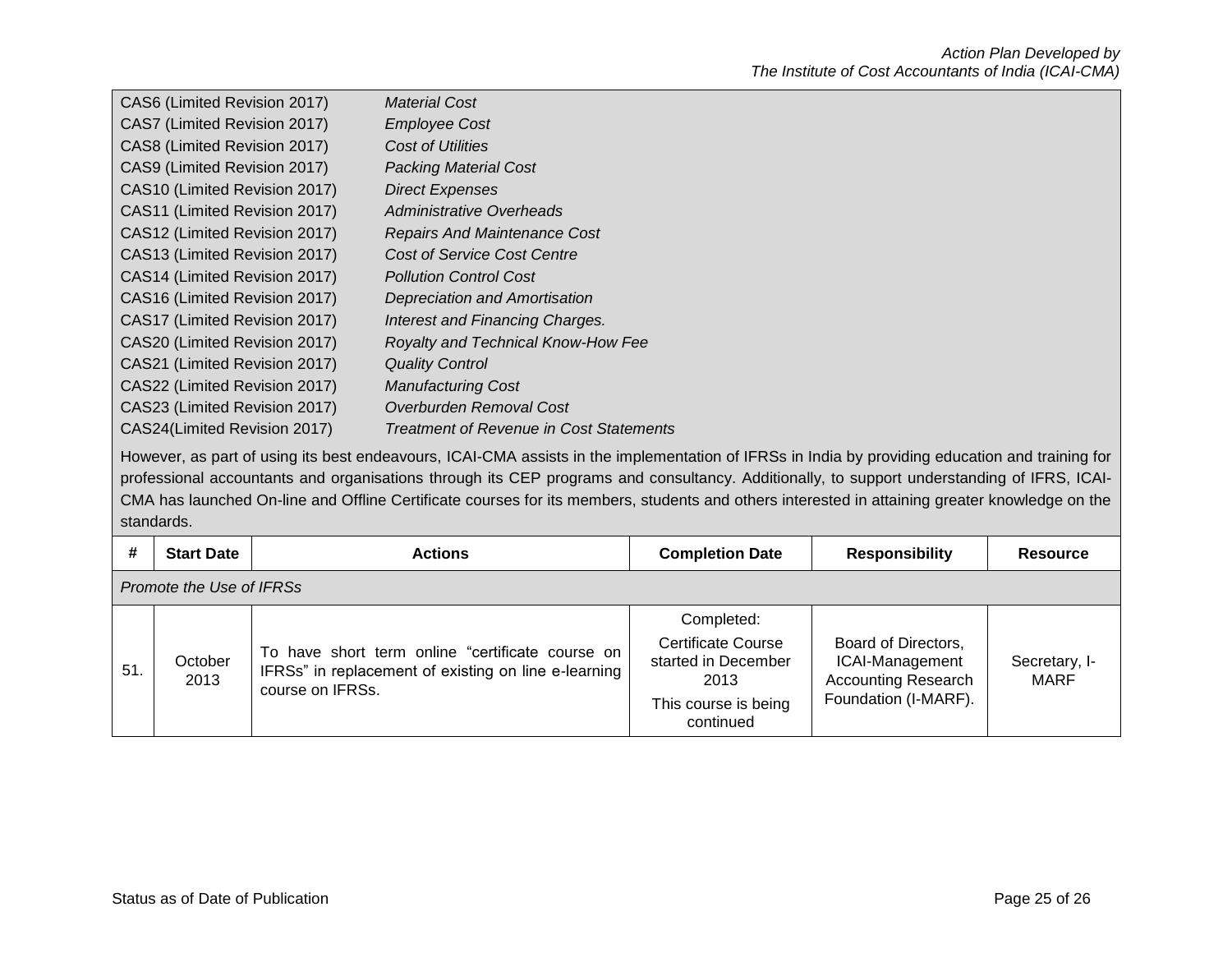| #                                           | <b>Start Date</b> | <b>Actions</b>                                                                                                                                                                                                                                                      | <b>Completion Date</b>                                                                                                                                                                                                                                              | <b>Responsibility</b>                                            | <b>Resource</b>                           |  |  |  |  |  |  |
|---------------------------------------------|-------------------|---------------------------------------------------------------------------------------------------------------------------------------------------------------------------------------------------------------------------------------------------------------------|---------------------------------------------------------------------------------------------------------------------------------------------------------------------------------------------------------------------------------------------------------------------|------------------------------------------------------------------|-------------------------------------------|--|--|--|--|--|--|
| 52.                                         | May 2011          | The Directorate of Advanced Studies has launched<br>one year diploma course in "Business Valuation",<br>"Internal Audit" & "IS Audit & Control".<br>The Directorate is also planning to introduce<br>certificate course in the field of "Management<br>Accounting". | "EPMAS has started<br>and was completed in<br>the year 2012"<br>The Programs on<br><b>Business Valuation and</b><br>Corporate restructuring<br>were started, both at<br>Kolkata and<br>Hyderabad, in the<br>months of Feb and<br><b>March 2013</b><br>respectively. | <b>Advanced Studies</b><br>Committee and<br>Council of ICAI-CMA  | <b>Director</b><br>(Advanced<br>Studies)  |  |  |  |  |  |  |
| 53.                                         | Ongoing           | Monitor pronouncements of IASB and ensure<br>members have access to updated translations of<br>drafts<br>standards,<br>and<br>other<br>exposure<br>pronouncements.                                                                                                  | Ongoing                                                                                                                                                                                                                                                             | <b>International Affairs</b><br>Committee of ICAI-<br><b>CMA</b> | In-charge<br>(International<br>Affairs)   |  |  |  |  |  |  |
| <b>Maintaining Ongoing Processes</b>        |                   |                                                                                                                                                                                                                                                                     |                                                                                                                                                                                                                                                                     |                                                                  |                                           |  |  |  |  |  |  |
| 54.                                         | Ongoing           | Continue the implementation of the pre-qualification<br>and CPD programs that incorporate financial<br>reporting courses based on IFRS, and elaboration of<br><b>IASB</b><br>guidance,<br>interpretations<br>other<br>and<br>pronouncements.                        | Ongoing                                                                                                                                                                                                                                                             | Council of ICAI-CMA                                              | Joint Secretary                           |  |  |  |  |  |  |
| 55.                                         | August<br>2013    | Produce Guidance Note On Companies (Cost<br>Records And Audit) Rules, 2014.<br>Guidance Note On Maintenance Of Cost Records &<br>Cost Audit Of Construction Industry.                                                                                               | January, 2016<br><b>July 2015</b>                                                                                                                                                                                                                                   | PD Committee and<br>Council of ICAI-CMA                          | Director<br>(Professional<br>Development) |  |  |  |  |  |  |
| Review of ICAI-CMA's Compliance Information |                   |                                                                                                                                                                                                                                                                     |                                                                                                                                                                                                                                                                     |                                                                  |                                           |  |  |  |  |  |  |
| 56.                                         | Regular           | Perform periodic review of ICAI-CMA SMO Action<br>Plan and update as necessary. Once updated, inform<br>IFAC Compliance staff about the updates in order for<br>Compliance staff to<br>republish<br>the<br>updated<br>information.                                  | Ongoing                                                                                                                                                                                                                                                             | <b>Central Council of</b><br><b>ICAI-CMA</b>                     | Secretary, ICAI-<br><b>CMA</b>            |  |  |  |  |  |  |